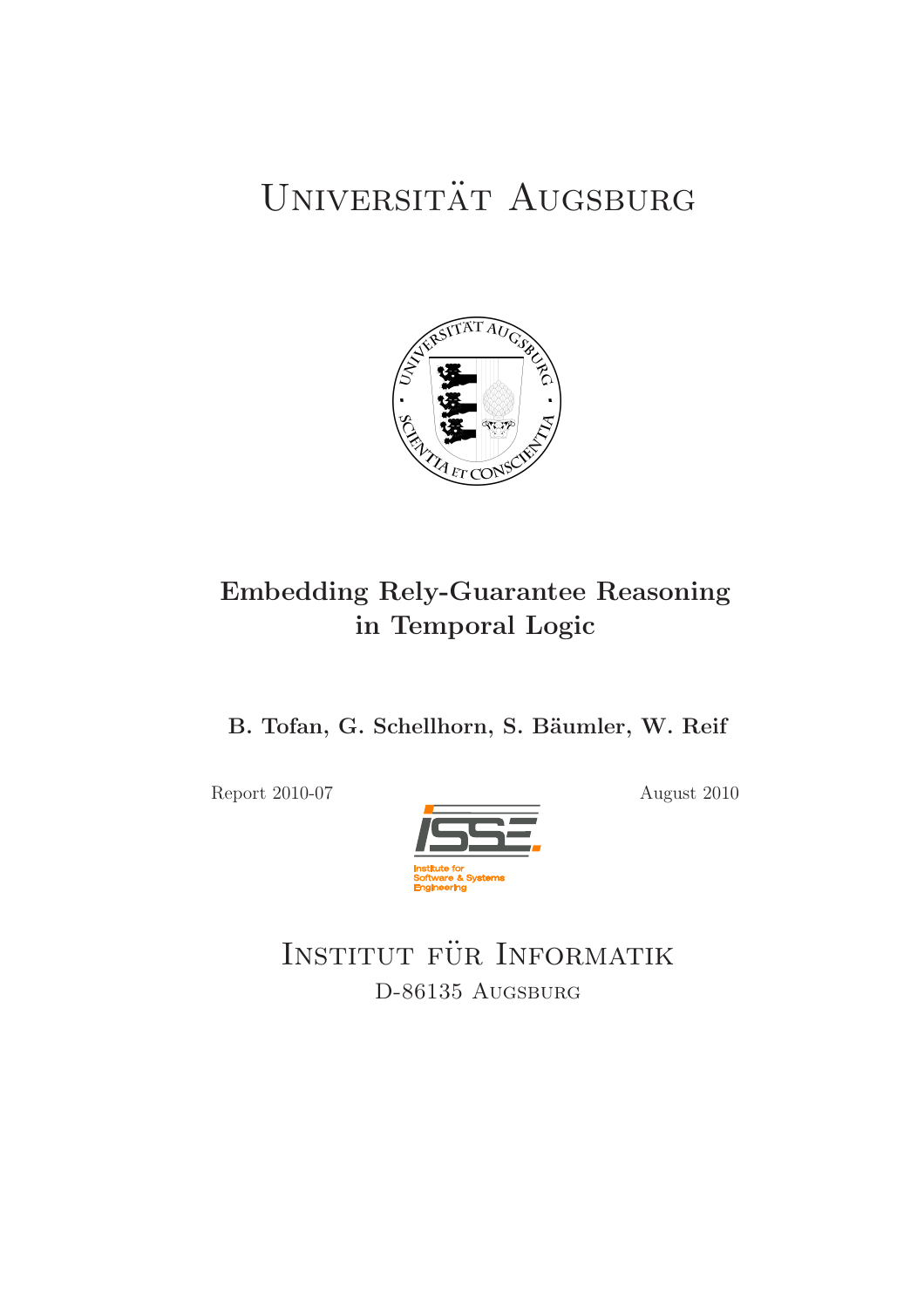Copyright © B. Tofan, G. Schellhorn, S. Bäumler, W. Reif Institut für Informatik Universität Augsburg D–86135 Augsburg, Germany http://www.Informatik.Uni-Augsburg.DE — all rights reserved —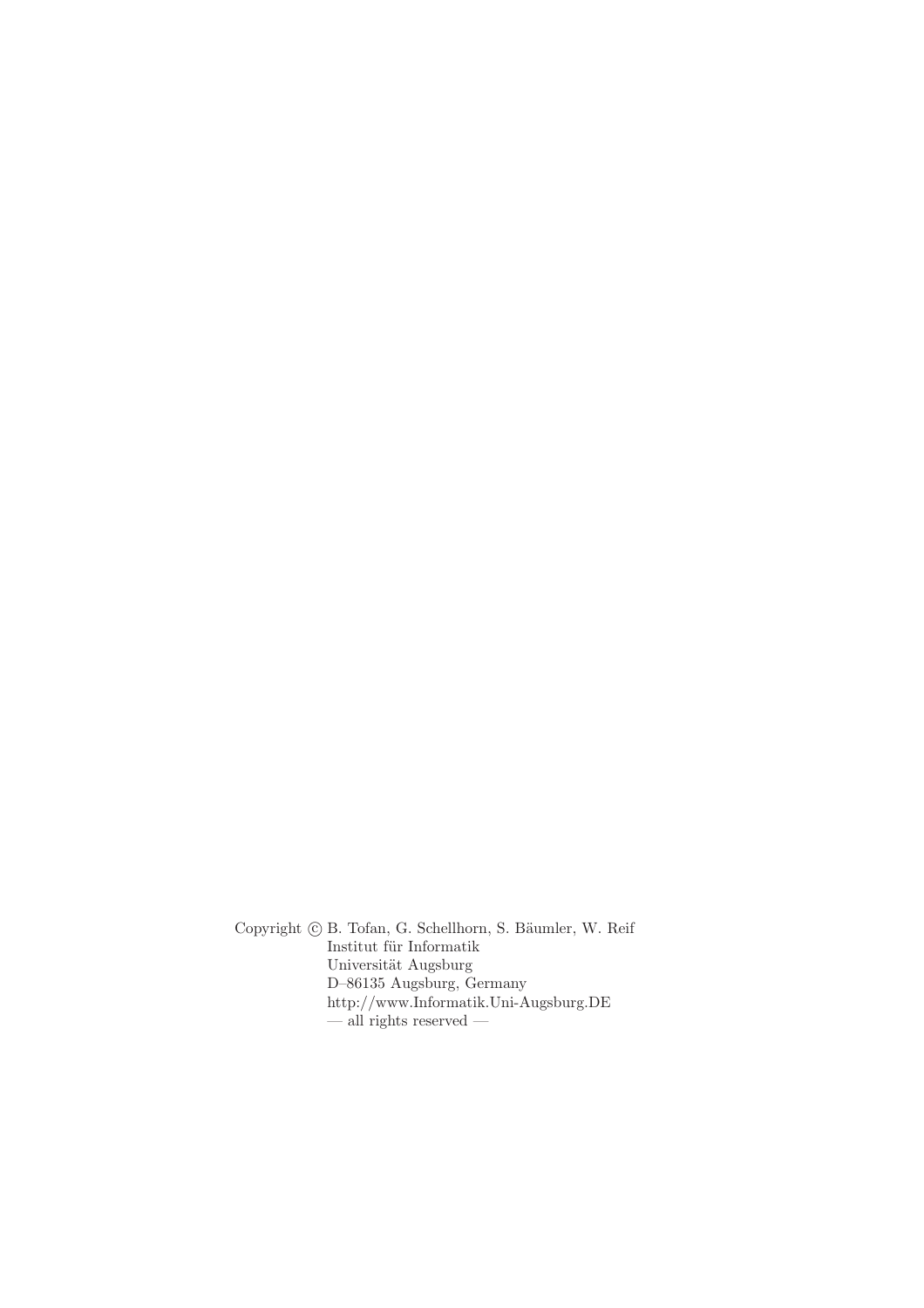# Embedding Rely-Guarantee Reasoning in Temporal Logic

Bogdan Tofan, Gerhard Schellhorn, Simon Bäumler, and Wolfgang Reif

Institute for Software and Systems Engineering University of Augsburg D-86135 Augsburg, Germany {tofan,schellhorn,baeumler,reif}@informatik.uni-augsburg.de

Abstract. The combination of temporal logic and rely-guarantee reasoning is a solid approach for the verification of concurrent programs. We describe a formalization of rely-guarantee reasoning within the temporal logic framework of the interactive prover KIV. Our previous encoding has been enhanced to permit simpler rely conditions and enriched to make it more expressive. Moreover, an instance of the new theory is defined to better exploit the symmetry inherent in many concurrent systems, by considering a single pair of processes only. We verify the resulting local proof obligations, applying symbolic execution to show memory safety, linearizability and lock-freedom of a shared stack that recycles memory.

Keywords: Verification, Temporal Logic, Compositional Reasoning, Rely-Guarantee, ABA Problem, Linearizability, Lock-Freedom

#### 1 Introduction

Today's prevalent computers are multi-core systems that share a common memory space for inter-process communication. Much of recent research is focusing on the analysis of safety, correctness and liveness properties of concurrent programs for these architectures, trying to find suitable formal methods to deal with the challenges that arise from sharing common resources.

In 1976, Owicki and Gries described a fundamental technique for the formal analysis of shared memory concurrency [1]. Their Hoare-style proofs were based on predicate logic and code annotations at every point where interference could occur, requiring these properties to be preserved during the steps of other processes (or more generally, components). Since it is necessary to know the implementation details of concurrently running processes, their technique is not compositional.

In 1983, Jones' rely-guarantee method [2] (also known as assume/commit) essentially improved the Owicki-Gries approach, providing a compositional and scalable treatment of interference. Processes abstractly specify their expected environment behavior which permits to verify each process separately without relying on concrete implementation details of other processes.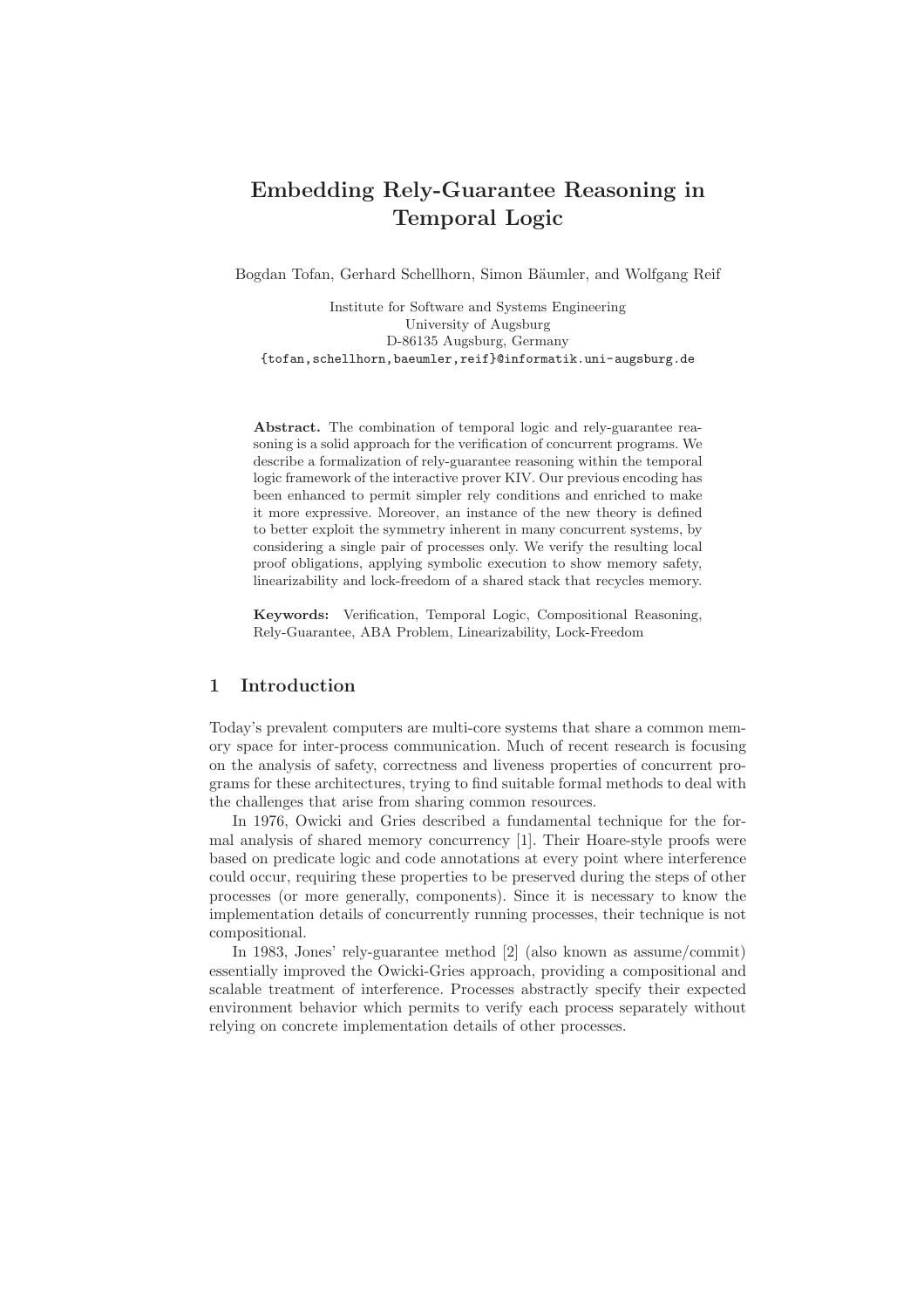Our approach is based on interval temporal logic [3] and applies symbolic execution (stepping forward through a process' code and calculating strongest post-conditions) for the compositional verification of concurrent programs. An embedding of rely-guarantee reasoning is used to reduce the proof effort that arises from non-deterministically interleaving process steps (previously described in [4]). The expressive framework permits to formalize and verify rely-guarantee reasoning and decomposition theorems to prove global safety, correctness and liveness properties of concurrent algorithms by looking at single processes only. This technical report focuses on improvements on this formalization, demonstrating its benefits by verifying a lock-free stack which reuses memory locations [5]. The main contributions are:

- The improved encoding of the rely-guarantee method provides a simple definition of the  $\rightarrow$  operator [6] and simplifies rely conditions by removing the claim of stability of the invariant. Two further predicates are added to ensure the existence of suitable initial states and to describe conditions that hold in between executions of a process' concurrent operations (similar to the Hoare-style pre- and post conditions in [7]).
- An instance of this improved encoding is defined which better exploits the symmetry inherent in many concurrent systems. By splitting the overall program state into process-local and shared parts further simplifications for both specification and verification are achieved.
- Finally, we show the applicability of this instance by verifying memory safety (inlcuding absence of null dereferences and memory leaks), linearizability and lock-freedom of a (slightly optimized) shared stack which recycles memory. We have previously assumed garbage collection to avoid the intricacies of memory reuse in lock-free algorithms.

The report is structured as follows: Section 2 gives a brief introduction to KIV's temporal logic framework. Section 3 describes the improved encoding of rely-guarantee reasoning. Section 4 defines an instance of this theory which exploits the symmetry of many concurrent systems. Section 5 describes the stack and its verification based on this symmetric instance. We conclude with a section about related work and a summary (Section 6).

#### 2 Temporal Logic in KIV

This section gives a short introduction to the temporal logic framework in KIV [8]. Further details can be found e.g. in [9].

#### 2.1 Interval Temporal Logic

Our variant of interval temporal logic (ITL) [3] is based on predicate logic, algebras (to define a semantic for the signature) and intervals, i.e. finite or infinite sequences of states (a state maps variables to values in the algebra). In contrast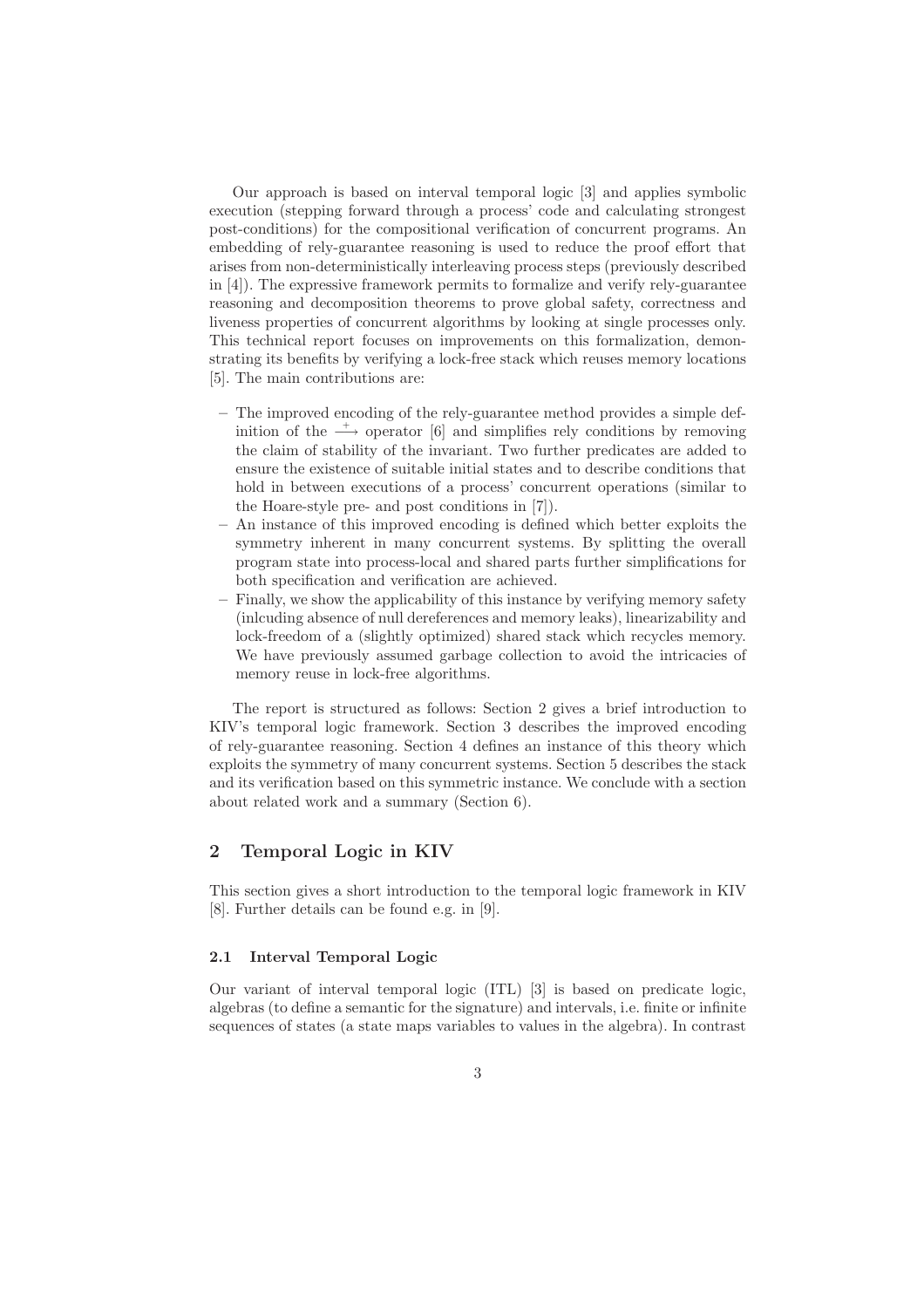to standard ITL, our formalism explicitly includes the behavior of the program's environment in each step: in an interval  $I = [I(0), I'(0), I(1), I'(1), \ldots]$  the first program transition leads from the initial state  $I(0)$  to the primed state  $I'(0)$ whereas the next transition (from state  $I'(0)$  to  $I(1)$ ) is a transition of the program's environment. In this manner program and environment transitions alternate (similar to [7]).

Variables are partitioned into static variables  $v$  (written lower case), which never change their value  $(I(0)(v) = I'(0)(v) = I(1)(v) = ...)$  and flexible variables V (starting with an uppercase letter) which can have different values in different states of an interval. We write  $V, V', V''$  to denote variable V in states  $I(0)$ ,  $I'(0)$  and  $I(1)$  respectively. In the last state (characterized by the atomic formula last) of an interval, the value of a primed or double primed variable is equal to the value of the unprimed variable by convention.

The logic uses standard connectives  $(\wedge, \vee, \dots)$  as well as the usual temporal operators to express properties of an interval  $(\Box, \Diamond, \bullet, \bullet)$ , until, unless,...). We usually write  $\varphi, \psi$  to indicate a formula  $(\alpha, \beta)$  to indicate a program). For instance, the standard semantics of an unless formula  $\varphi$  unless  $\psi$  requires  $\varphi$ to hold in every state of an interval or to hold until a state in which  $\psi$  holds is reached  $(\Box \varphi \vee (\varphi \text{until } \psi))$ . In rely-guarantee proofs, formulas of the form  $\varphi$  unless  $(\varphi \wedge \neg \psi)$  are of particular interest. That is why an additional operator  $\longrightarrow$  ("sustains") is introduced to save the second writing of formula  $\varphi$ :

$$
\psi \stackrel{+}{\longrightarrow} \varphi \; := \; \varphi \, \text{unless} \, (\varphi \wedge \neg \, \psi) \tag{1}
$$

The programming language provides the common sequential constructs (:= , ;, if, ...), a construct for weak-fair  $(\alpha \parallel \beta)$  and one for non-fair  $(\parallel_{\text{nf}})$  interleaving. The usual (blocking) synchronization construct **await**  $\varphi$  is also supported: it blocks execution until the test  $\varphi$  is satisfied (not used in the non-blocking algorithms here).

Programs and formulas can be mixed arbitrarily since they both evaluate to true or false over an algebra  $A$  and an interval  $I$  (hence module implementations can be abstracted by temporal properties). A program evaluates to true  $(A, I \models$  $\alpha$ ) if I is a possible run of the program.

#### 2.2 Symbolic Execution and Induction

KIV is based on the sequent calculus. A sequent is an assertion of the form  $\Gamma \vdash \Delta$ , where  $\Gamma$  and  $\Delta$  are lists of formulas, which means that the conjunction of all formulas in antecedent  $\Gamma$  implies the disjunction of all formulas in succedent  $\Delta$ . Sequents are implicitly universally closed. A typical sequent (proof obligation) about interleaved programs has the form

 $\alpha, E, F \vdash \varphi$ 

where an (interleaved) program  $\alpha$  executes the system steps; the system's environment behavior is constrained by temporal formula  $E$  and  $F$  is a predicate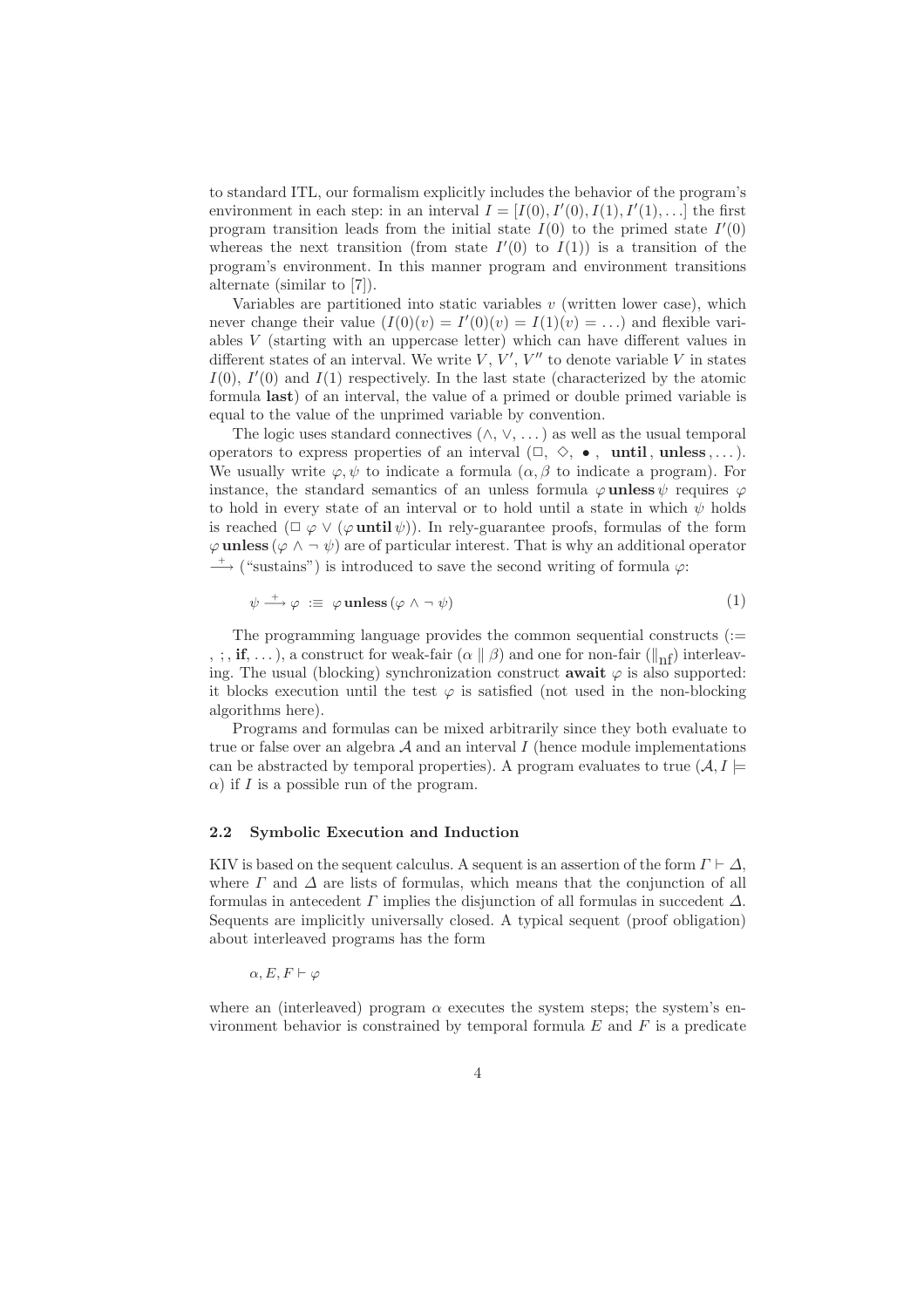logic formula that describes the current state;  $\varphi$  is the property which has to be shown. For example, a sequent of the form mentioned above might be

$$
(M := M + 1; \beta), \sqcup M'' \ge M', \ M = 1 \vdash M'' = M' \xrightarrow{+} M' > M
$$

The program executed is  $(M := M + 1; \beta)$  where  $\beta$  is an arbitrary program and the environment is assumed never to decrement counter M (formula  $\Box M''$ )  $M'$ ). The current state maps M to 1 and it has to be shown that the program increments M if previous environment steps have not changed its value (formula  $M'' = M' \stackrel{+}{\longrightarrow} M' > M$ ).

Symbolic Execution. Proving sequents that contain temporal assertions is done by symbolically stepping forward to the next states of an interval. Executing such a step concerns both programs and formulas in two implicit phases.

In the first phase, information about the first step (both system and environment) is separated from information about the rest of the run. In the example above, from the assignment and the environment assumption we get  $M' = M + 1$ and  $M'' \geq M'$  for the first step and  $\bullet \beta$ , respectively  $\bullet \Box M'' > M'$  for the rest of the run. That is, executing a program is done by calculating the effect of the first statement and discarding it. An always formula is transcribed using the unwinding rule  $\Box \varphi \equiv \varphi \land \bullet \Box \varphi$ . Similarly, by applying the unwinding rule for the sustains operator

$$
\psi \stackrel{+}{\longrightarrow} \varphi \equiv \varphi \land (\psi \rightarrow \bullet (\psi \stackrel{+}{\longrightarrow} \varphi))
$$

the succedent is transcribed to  $M' > M \wedge (M'' = M' \rightarrow \bullet (M'' = M' \stackrel{+}{\longrightarrow}$  $M' > M$ )).

In the second phase of a symbolic execution step, the unprimed and primed variables  $M$  and  $M'$  are substituted with fresh static variables that describe the former state, whereas the double primed variable  $M''$  is replaced with the unprimed variable M and leading next operators  $\left( \bullet \right)$  are dropped in the next state. Let variable M be replaced by m, respectively  $M'$  by  $m_0$  in the example above. Then a symbolic execution step leads to a trivial predicate logic goal for the first system transition (essentially  $m_0 = m + 1 \rightarrow m_0 > m$ ) and a sequent that describes the remaining interval from the next state on:

$$
\beta, \ \Box \ M'' \ge M', \ M = 2 \ \vdash \ M'' = M' \xrightarrow{+} M' > M
$$

M has value 2 in the new state, because  $M' > M$  has to be further sustained only if the environment leaves M unchanged.

Induction. Well-founded induction is used to deal with loops. For finite intervals it is possible to induce over the length of an interval. For infinite intervals a term for well-founded induction can often be derived from liveness properties  $\diamondsuit \varphi$  as the number of steps N until  $\varphi$  holds:

$$
\diamond \varphi \leftrightarrow \exists N. (N = N'' + 1) \text{ until } \varphi \tag{2}
$$

The equivalence states that  $\varphi$  is eventually true, if and only if N can be decremented (note that  $N = N'' + 1$  is equivalent to  $N > 0 \land N'' = N - 1$ ) until  $\varphi$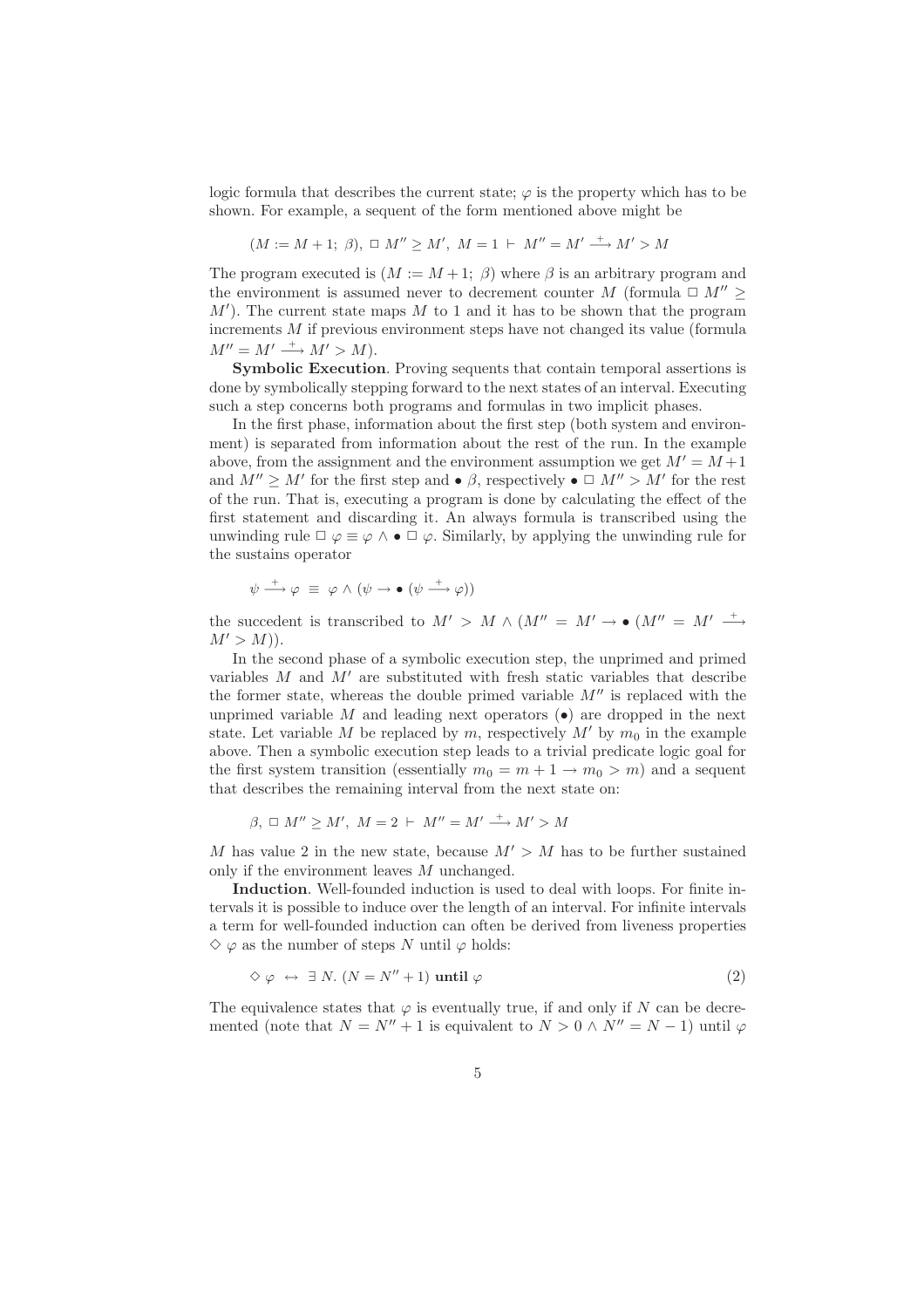becomes true. Proving a formula of the form  $\Box \varphi$  on infinite traces is then simply done by rewriting  $\Box \varphi$  to  $\neg \Diamond \neg \varphi$  and a proof by contradiction. Similarly, an induction term can be extracted from an unless formula using the equivalence

$$
\varphi \text{ unless } \psi \leftrightarrow \forall B. (\Diamond B) \to (\varphi \text{ unless } (\varphi \land B \lor \psi))
$$
\n(3)

 $\varphi$  unless  $\psi$  is true if it is true on every prefix of the trace that is terminated by the first time when boolean variable B becomes true. This rewriting enables extraction of the liveness property  $\Diamond$  B to prove that the initial unless formula holds, by applying well-founded induction over the number of steps until  $B$  is true  $(2)$ . Based on  $(3)$  and the definition of the sustains operator  $(1)$ , a term for well-founded induction can be extracted from sustains formulas using the equivalence

$$
\psi \stackrel{+}{\longrightarrow} \varphi \leftrightarrow \forall B. (\Diamond B) \to ((\psi \land \neg B) \stackrel{+}{\longrightarrow} \varphi) \tag{4}
$$

# 3 Rely-Guarantee Reasoning and Decomposition of Linearizability and Lock-Freedom

This section describes our concurrent system model and the improved encoding of rely-guarantee reasoning, outlining the benefits of the new formalization. Moreover, the decomposition theorems for linearizability and lock-freedom are briefly introduced (for details see [4] and [10]).

#### 3.1 System Model

The parallel system CSPAWN recursively spawns  $n + 1$  processes  $(n : nat)$  to execute a generic operation CSeq in parallel (if\* denotes that evaluating the if-condition requires no extra step).

| $CSPAWN(n; Act, In, CS, Out)$ {             | $CSeq(p; Act, In, CS, Out)$ { |
|---------------------------------------------|-------------------------------|
| if* $n = 0$ then                            | skip                          |
| CSeq(n; Act, In, CS, Out)                   | $\vee$ { $Act(p) := true;$    |
| else                                        | COP(p, In; CS, Out);          |
| CSeQ(n; Act, In, CS, Out)                   | $Act(p) := \text{false}$      |
| $\vert$ CSPAWN $(n-1; Act, In, CS, Out)\}\$ |                               |

Operation CSeq finitely or infinitely often (denoted by \*) non-deterministically chooses (∨) between two possible behaviors: either it executes a no operation skip (this models computations that are not directly related to the investigated algorithm) or it executes one of the operations of the underlying algorithm (modeled as COP). In the stack case study for instance (cf. Section 5), COP is the nondeterministic choice between one of the two concrete operations push and pop.

CSEQ's value parameter  $p : nat$  represents the identifier of the invoking process. Reference parameter  $Act : nat \rightarrow bool$  is a boolean function which is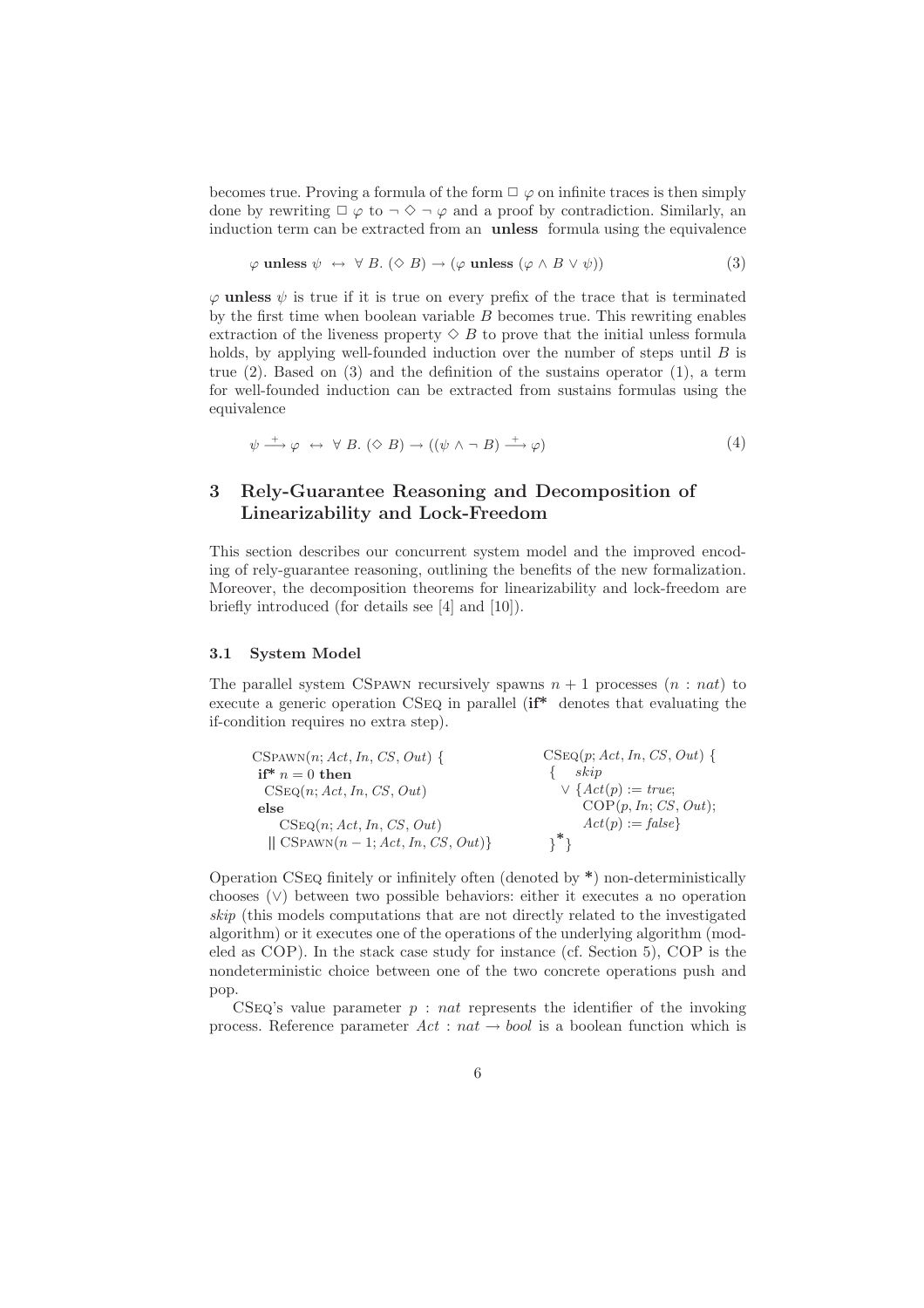used to distinguish whether a process is currently executing COP (mainly used to lift liveness properties). Function  $In : nat \rightarrow input$  passes an arbitrary input value  $In(p)$  to COP. Since In is a reference parameter in CSEQ, whenever COP is invoked its input value can differ from previous invocations. The remaining parameters include a generic state variable CS : cstate and an output function  $Out : nat \rightarrow output$  to return values. All processes work on the overall program state CS which abstracts all local states and the global state.

#### 3.2 Embedding Rely-Guarantee Reasoning in ITL

Reasoning about properties of the (interleaved) executions of CSpawn is tedious work. The goal of rely-guarantee reasoning is to avoid such global reasoning and examine executions of single processes instead, trying to find suitable process-local properties (of COP, resp. CSeq) which can be lifted to global ones. To achieve such a decomposition, the behavior of other processes is abstracted using a rely predicate  $R_p : cstate \times cstate$  which describes p's expected environment behavior. In return, each process guarantees a certain behavior towards its environment using a guarantee predicate  $G_p$ : cstate  $\times$  cstate. The first parameter of a rely/guarantee condition corresponds to the state before the environment/system transition and the second argument denotes the next state.

An important relation between guarantees and relies is that each guarantee must preserve the rely conditions of all other processes.

$$
q \neq p \land G_p(CS_0, CS_1) \rightarrow R_q(CS_0, CS_1)
$$
\n
$$
(5)
$$

The main local temporal property requires each process to sustain its guarantee if preceding environment steps have not violated its rely condition.

$$
COP(p, In; CS, Out) \vdash R_p(CS', CS'') \xrightarrow{+} G_p(CS, CS')
$$

In order to propagate this property to executions of CSeq, guarantee conditions must be reflexive (in case of skip or a step that sets the activity flag, the current state stays the same). The lifting of this local property to the level of interleaved executions of CSpawn, requires the ability to summarize several consecutive rely steps, i.e. we claim  $R_p$  to be transitive.

$$
G_p(CS, CS)
$$
  
\n
$$
R_p(CS_0, CS_1) \land R_p(CS_1, CS_2) \rightarrow R_p(CS_0, CS_2)
$$
\n
$$
(6)
$$

Reasoning in practice strongly relies on suitable invariant properties of the analyzed algorithm. This is why our rely-guarantee encoding also provides an invariant predicate  $Inv : cstate$ . To ensure that this predicate holds in every state, it is sufficient to claim its stability over rely steps, i.e.  $Inv(CS_0) \wedge R_n(CS_0, CS_1)$  $\rightarrow Inv(CS_1)$ . The disadvantage of this requirement is that the rely condition (and the guarantee) becomes unnecessarily strong. Alternatively one could require stability over the guarantee condition only, but we prefer to completely decouple both rely and guarantee conditions from the invariant and to claim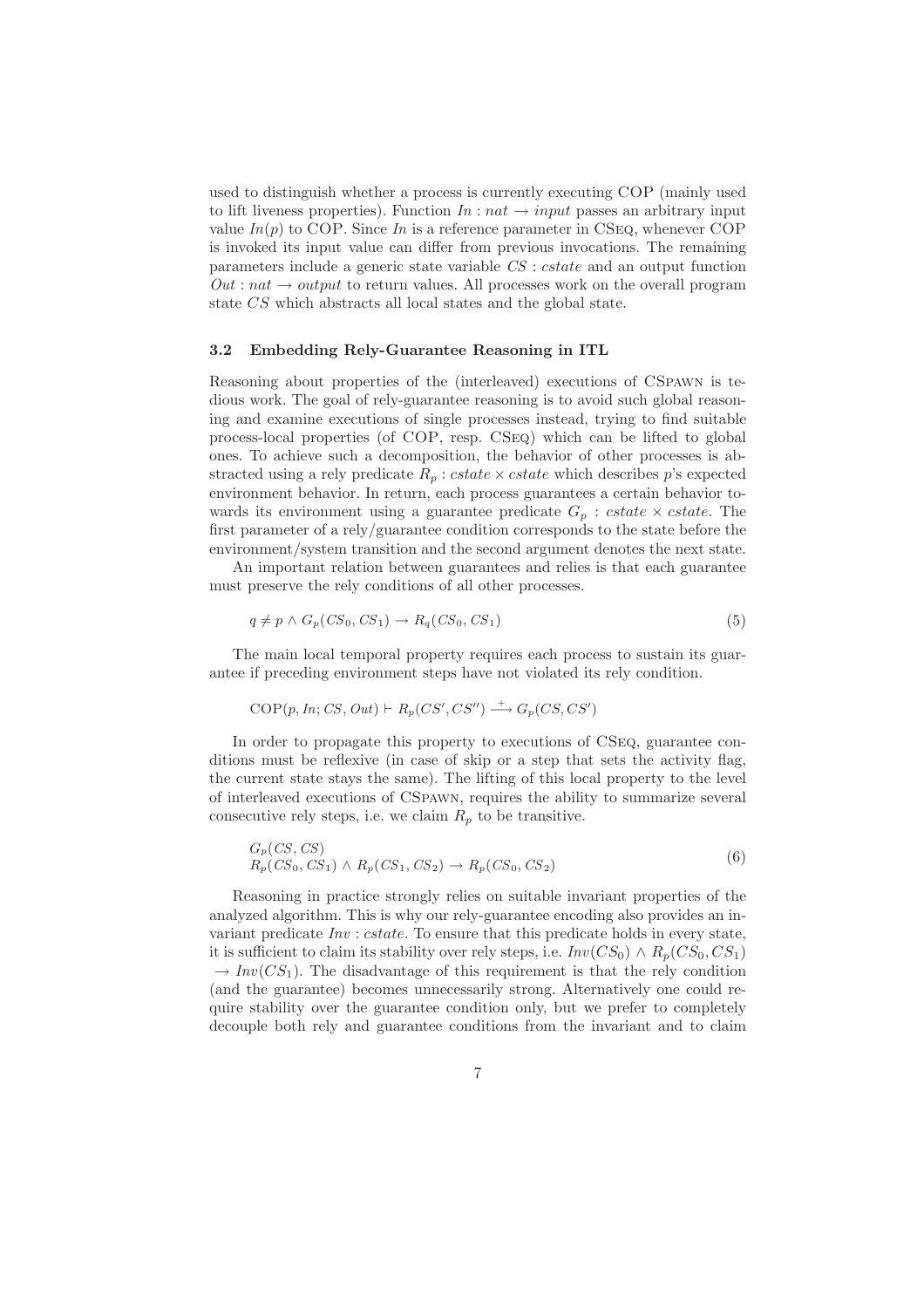its preservation (both by system and environment transitions) separately, as a further property to be sustained.

$$
COP(p, In; CS, Out), Inv(CS)
$$
  
+  $(R_p(CS', CS'') \land (Inv(CS') \rightarrow Inv(CS'')))$   
 $\xrightarrow{(G_p(CS, CS') \land (Inv(CS) \rightarrow Inv(CS')))}$ 

Properties which hold in between executions of COP only (similar to the preand post conditions in [7]) can not be encoded within the invariant since this predicate must hold in intermediate states of COP as well. Therefore a further predicate  $I dle<sub>p</sub> : cstate$  is defined which is unchanged by other processes and (re)established in the last state of each run.

$$
COP(p, In; CS, Out), Inv(CS), \, \text{Id}_{P}(CS)
$$
\n
$$
\vdash (R_p(CS', CS'') \land (Inv(CS') \to Inv(CS''))
$$
\n
$$
\land (\text{Id}_{P_p}(CS'') \leftrightarrow \text{Id}_{P_p}(CS')))
$$
\n
$$
\to (G_p(CS, CS') \land (Inv(CS) \to Inv(CS'))
$$
\n
$$
\land (\text{last} \to \text{Id}_{P_p}(CS))
$$
\n
$$
\land (\forall q \neq p. (\text{Id}_{P_q}(CS') \leftrightarrow \text{Id}_{P_q}(CS))))
$$
\n(7)

To prove the existence of suitable initial states which establish the idle and invariant properties, a further predicate *Init : cstate* is used. It must ensure that initially all processes are idle and the invariant holds.

$$
(\exists \; CS. \;Init(CS))Init(CS) \rightarrow \; Iale_p(CS) \land \; Inv(CS)
$$
\n(8)

Since the generic setting also takes into account the environment of the overall system, a global rely condition  $R<sub>S</sub>$  is required too. It preserves all local rely conditions, the invariant, all idle predicates and prohibits changes to the activity function by the system's environment. The rely-guarantee formulas (5) to (8) plus the restrictions on the global environment are sufficient to establish the following three properties to hold in every interleaved execution: each step preserves its local guarantee, the invariant holds in every state and whenever a process is not active, it is an idle state.

#### Theorem 1 (Rely-Guarantee).

If formulas (5) to (8) can be proved (for some  $R_S, R_p, G_p, Idle_p,Init, Inv$ ), then:

CSPANN(n;...), 
$$
\Box
$$
 Rs,  $Init(CS)$ ,  $\forall p \leq n. \neg Act(p)$   
\n $\vdash \Box$  ( $\exists p \leq n. G_p(CS, CS') \land Inv(CS) \land Inv(CS') \land (\forall p \leq n. \neg Act(p) \rightarrow Idle_p(CS)))$ 

The proof for the improved theorem proceeds much like the old one [4]. It is important to notice that Theorem 1 has a major significance for verification in practice. As the identified rely-guarantee and invariant conditions hold at all times in each concurrent execution they can be used to establish other properties of interest, here memory safety, linearizability and lock-freedom.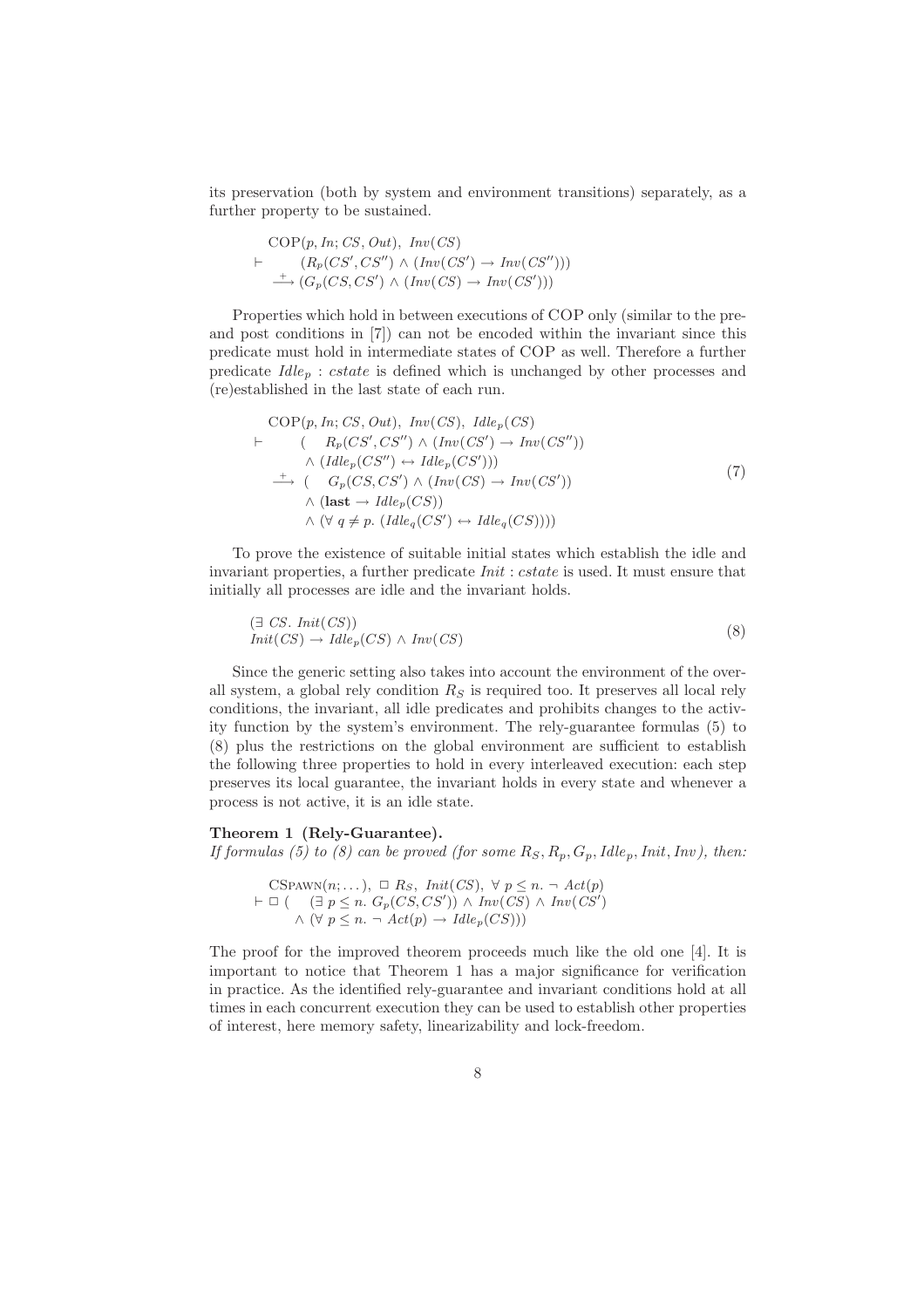#### 3.3 Decomposition of Linearizability and Lock-Freedom

Linearizability [11] is a global correctness property for concurrent algorithms (similar to serializability). It claims for each interleaved execution the existence of an equivalent and legal sequential execution which preserves the order of nonconcurrent runs. This global property can be broken down to a local proof obligation which requires operations to appear to take effect instantly at one point (the linearization point) between their invocation and return. Using Theorem 1 the refinement-based proof of linearizability requires each concrete run of COP to refine an abstract run of operation AOP (concrete states are mapped to abstract states  $AS: a state$  using the representation predicate  $Abs: a state \times cstate$ ). The abstract executions consist of an atomic step (the linearization point) which is preceded and followed by skip steps.

#### Theorem 2 (Linearizability).

CSpawn is linearizable if formulas (5) to (8) hold and:

 $COP(p, In; CS, Out),$  $\Box$   $(R_p(CS', CS'') \land Inv(CS) \land Inv(CS'))$ ,  $Idle(CS)$  $\vdash \exists \overline{AS}.\ \text{AOP}(p, \overline{In}; \overline{AS}, \overline{Out}) \land \Box (\overline{Abs}(\overline{AS}, \overline{CS}) \land \overline{Abs}(\overline{AS}', \overline{CS}'))$ 

Lock-freedom is a global liveness property which requires that at all times in a concurrent execution, one of the running operations eventually completes [12]. Our decomposition technique reduces the proof of lock-freedom to a local proof obligation based on finding a suitable predicate  $U$ : cstate  $\times$  cstate which describes interference freedom. The local proof obligation requires showing that each local execution terminates if it updates the state (corresponding to the linearization point), or if it encounters no interference.

#### Theorem 3 (Lock-Freedom).

CSPAWN is lock-free if formulas  $(5)$  to  $(8)$  hold and there is a reflexive and transitive predicate U with:

 $COP(p, In; CS, Out),$  $\Box$   $(R_p(CS', CS'') \land Inv(CS) \land Inv(CS'))$ ,  $Idle(CS)$  $\vdash \Box (\neg \nu(CS, CS') \vee (\Box \nu(CS', CS'')) \rightarrow \Diamond \text{ last})$ 

## 4 Exploiting Symmetry

The generic setting presented in Sections 3.1 and 3.2 provides process-specific operations, relies and guarantees. However, the verification of many concurrent algorithms which are inherently symmetric (all processes execute the same code) does not require this full generality. The symmetry can be exploited to break down the analysis of the overall system into analyzing just two parallel processes: a process p and one other process q (abstracted by  $p$ 's rely condition) which represents all other processes. Since the previous theory does not have this localized view of two processes, we refer to it as the "global theory" and call its symmetric instance the "local theory" in the following.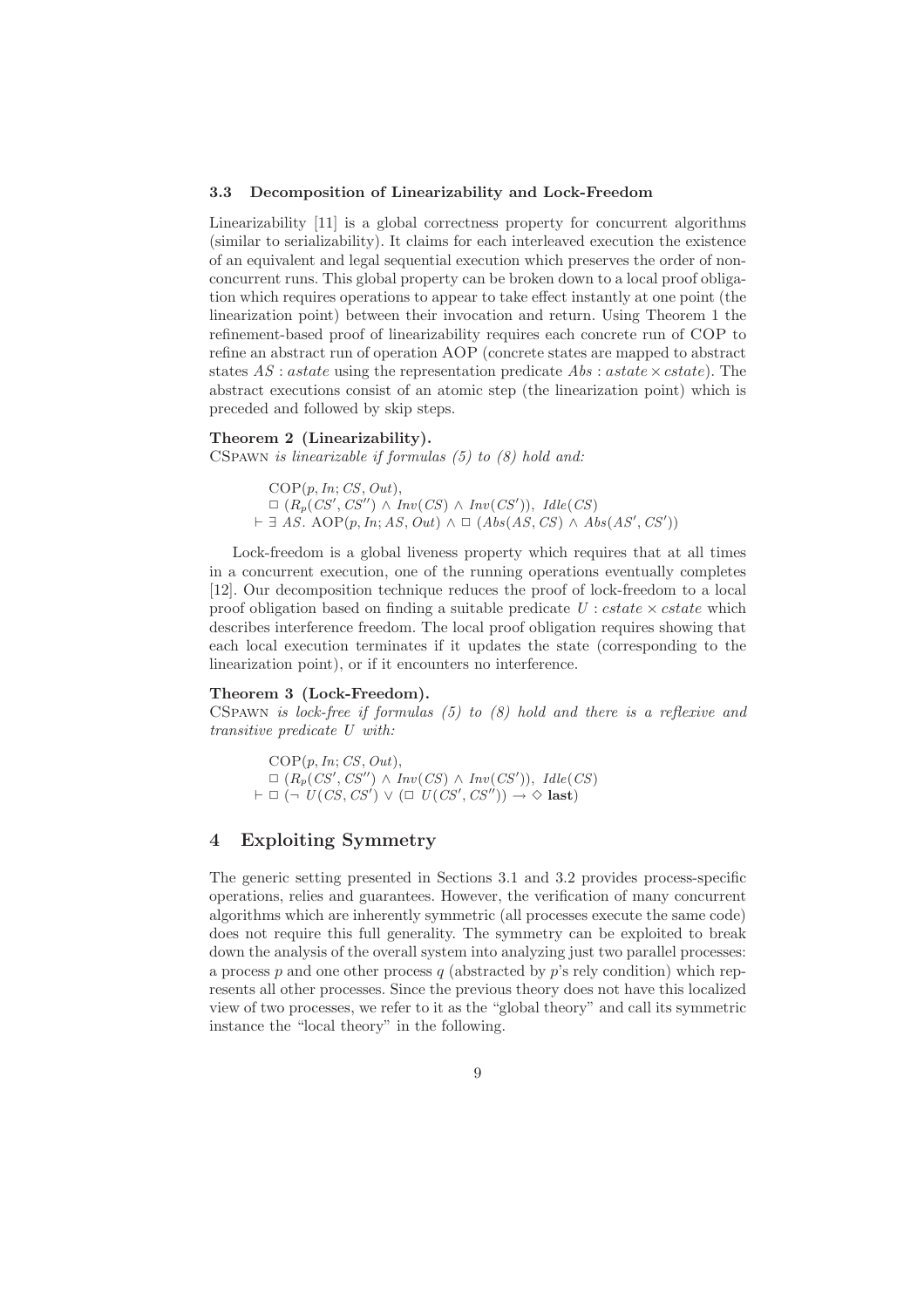#### 4.1 Symmetric Rely-Guarantee Instance

Other processes are abstracted by  $p$ 's rely condition in the global theory, but all processes work on the same generic program state CS (including all local states and the global state). Therefore, properties typically must be specified globally, i.e. based on variable functions (for each process and local variable) and universal quantification over all process identifiers. This can lead to a lower degree of proof automation in practice as a suitable quantifier instantiation can not always be deduced automatically.

These shortcomings are avoided by introducing a localized view of the (symmetric) system. The key idea is to split the overall state  $CS$  into its process-local and global parts by instantiating it with a pair  $LSF \times GS$  consisting of a local state function  $LSF : nat \rightarrow Istate$  (mapping each process to its local state) and a global state variable GS : gstate. This allows for explicitly denoting individual local states  $LS, LSQ$ : *lstate* where LS represents the local state of process p  $(LSF(p))$  and  $LSQ$  the local state of process q  $(LSF(q))$ .

Since the notion of a heap is not an inherent part of our logic (in contrast to separation logic, the heap is a part of the global state), it is occasionally necessary to explicitly encode disjointness properties of local states in practice. That is why a symmetric predicate  $LDisj: Istate \times Istate$  is added to the theory (in the global theory, disjointness properties are part of the invariant and usually quantified over all pairs of process identifiers).

$$
LDisj(LS,LSQ) \rightarrow LDisj(LSQ,LS)
$$

Similar to the global theory, it is required that initial states establish the (local) idle predicate, invariant and disjointness. The existence of such initial states has to be shown for all local states. This is the only place where the new theory still has a global flavor though.

 $\exists LSF, GS. GInit(GS) \wedge \forall p. LInit(LSF(p))$  $LInit(LS) \rightarrow LIdle(LS)$  $LInit(LS) \wedge GInit(GS) \rightarrow LInv(LS, GS)$  $LInit(LS) \wedge LInit(LSQ) \rightarrow LDisj(LS,LSQ)$ 

The local guarantee  $LG$  : *lstate*  $\times$  *lstate*  $\times$  *gstate*  $\times$  *gstate* still has to be reflexive. Its first three parameters represent the two local states and the global state before a system transition (the first parameter is the local state of the running process). The last two parameters are the local state of the running process and the global state after a system transition. The local state of the other process (second parameter) implicitly remains unchanged in a step. The localized guarantee still has to preserve the transitive rely  $LR$ : lstate  $\times$  gstate  $\times$  gstate of the other process. Its parameters correspond to the local state of one of both processes (depending on the context) and the global state before and after a transition.

 $LG(LS, LSQ, GS, LS, GS)$  $LR(LS, GS_0, GS_1) \wedge LR(LS, GS_1, GS_2) \rightarrow LR(LS, GS_0, GS_2)$  $LG(LS_0,LSQ_0,GS_0,LS_1,GS_1) \rightarrow LR(LSQ_0,GS_0,GS_1)$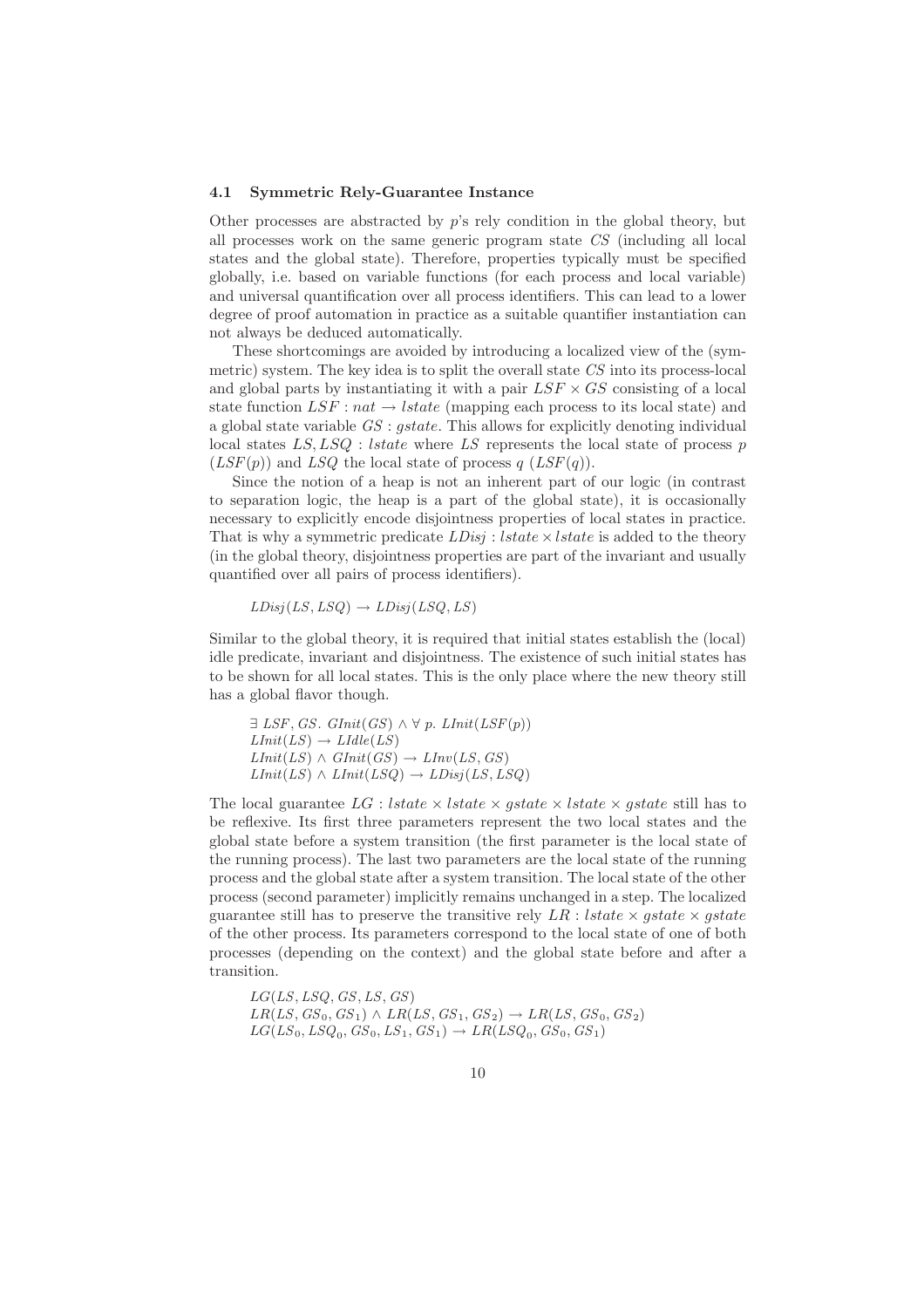The main local temporal property (corresponding to (7)), rephrased in terms of a single pair of processes, claims that during the execution of a localized procedure LCOP (starting in an idle state in which the invariant and disjointness holds for both processes), an extended (localized) guarantee (syntactically abbreviated as  $LG_{ext}$ ) is sustained if preceding environment steps have preserved an extended (localized) rely  $LR_{ext}$ .

$$
LCOP(I; LS, GS, O), LIdle(LS),LInv(LS, GS), LInv(LSQ, GS), LDisj(LS, LSQ)\vdash LR_{ext} \xrightarrow{\longrightarrow} LG_{ext}
$$
 (9)

Operation LCOP is called with input and output variables  $I : input, O:$ output (in the global theory these are functions), the local state of the running process and the global state. The extended guarantee requires the local guarantee (hence the rely of the other process) to be preserved, the idle predicate to hold in each final state and the invariant (for both processes) and disjointness to be preserved.

$$
LG_{ext} := LG(LS,LSQ,GS,LS',GS') \wedge (\text{last} \rightarrow LIdle(LS))
$$
  
 
$$
\wedge (\quad LInv(LS,GS) \wedge LInv(LSQ,GS) \wedge LDisj(LS,LSQ)
$$
  
 
$$
\rightarrow LInv(LS',GS') \wedge LInv(LSQ',GS') \wedge LDisj(LS',LSQ'))
$$

The extended rely expects the environment not to change the local state of the executing process (this has to be coded within the rely in the global theory) and to maintain the local rely, the invariant and disjointness.

$$
LR_{ext} := LS'' = LS' \wedge LR(LS', GS', GS'')
$$
  
\n
$$
\wedge (LInv(LS', GS') \rightarrow LInv(LS'', GS''))
$$
  
\n
$$
\wedge (LInv(LSQ', GS') \rightarrow LInv(LSQ'', GS''))
$$
  
\n
$$
\wedge (LDisj(LS', LSQ') \rightarrow LDisj(LS'', LSQ''))
$$

Process identifiers are no explicit part of the local theory. They are not required in the case study (see Section 5) and if they were needed, they could be simply defined as part of the local state. Furthermore, there is no upper bound on process identifiers which are just natural numbers. If there is a need for an upper bound in applications, it is possible to introduce a constant bound, letting processes with a higher identifier just execute a skip step.

To prove that the new theory is indeed an instance of the global theory, the global proof obligations (5) to (8) must follow from the local ones based on suitable instantiations of the global signature. The initial restrictions from the global theory are instantiated with the corresponding restrictions on all local states and the global state. The global idle predicate is equivalent to the corresponding local predicate.

$$
Init(LSF, GS) \leftrightarrow GInit(GS) \land \forall p. LInit(LSF(p))
$$
  

$$
Idle_p(LSF, GS) \leftrightarrow LIdle(LSF(p))
$$

The global invariant corresponds to all local invariants plus the disjointness predicate for all pairs of local states.

$$
Inv(LSF, GS) \leftrightarrow \langle \forall p. LInv(LSF(p), GS) \rangle
$$
  
 
$$
\land \langle \forall p \neq q. LDisj(LSF(p), LSF(q)) \rangle
$$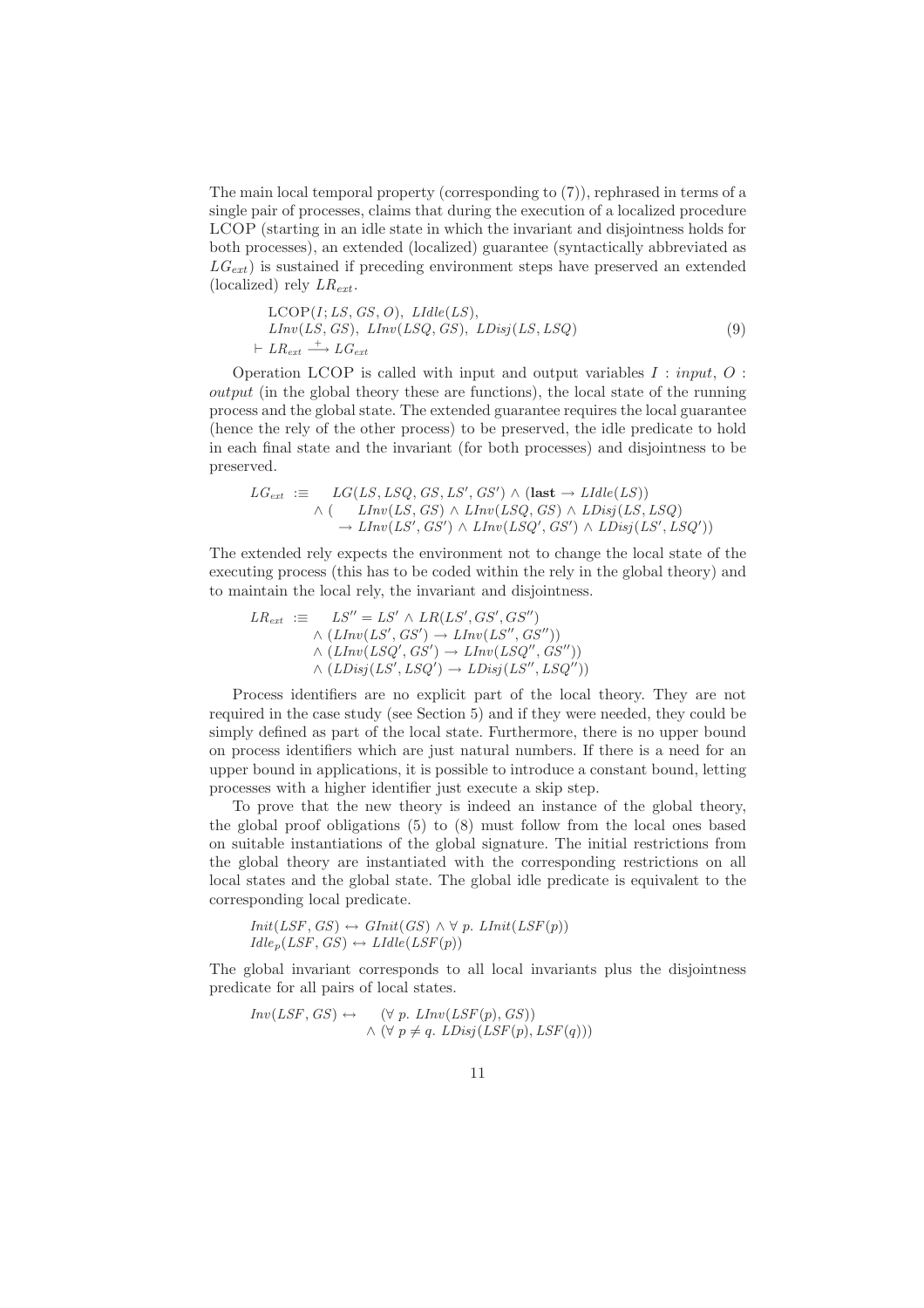The global rely condition is mapped to the local rely and the assumption that the local state is not changed by the environment. Finally, the global guarantee simply preserves all global relies.

$$
R_p(LSF', GS', LSF'', GS'') \leftrightarrow \begin{array}{c} \longrightarrow & LSF''(p) = LSF'(p) \\ \wedge & LR(LSF'(p), GS', GS'') \\ G_p(LSF_0, GS_0, LSF_1, GS_1) \leftrightarrow \forall q \neq p. \ R_q(LSF_0, GS_0, LSF_1, GS_1) \end{array}
$$

#### 4.2 Local Proof Obligations for Linearizability and Lock-Freedom

Within this symmetric instance, the proof obligations for linearizability and lock-freedom are fully local, i.e. they only take into account the local state of the executing process and the global state.

$$
\begin{aligned}\n\text{LCOP}(I; LS, GS, O), \ LIdle(LS), \\
\Box \left( \begin{array}{c} LS'' = LS' \land LR(LS', GS', GS'') \\
 \land \ LInv(LS, GS) \land LInv(LS', GS') \end{array} \right) \\
\vdash \exists \ AS. \ LAOP(I; AS, O) \land \Box \left( \begin{array}{c} LAbs(AS, GS) \land \ LAbs(AS', GS') \end{array} \right)\n\end{aligned} \tag{10}
$$

The new (localized) unchanged predicate for lock-freedom is defined purely on global state transitions  $LU$  : *astate*  $\times$  *astate*.

$$
\begin{aligned}\n\text{LCOP}(I; LS, GS, O), \quad LIdle(LS), \\
\Box \ (\quad LS'' = LS' \land LR(LS', GS', GS'') \\
\land \quad LInv(LS, GS) \land LInv(LS', GS')) \\
\vdash \Box \ (\neg \quad LU(GS, GS') \lor (\Box \quad LU(GS', GS'')) \rightarrow \Diamond \text{ last})\n\end{aligned} \tag{11}
$$

The global counterparts for the (local) representation and unchanged predicates are easy to find. If verification of (10) or (11) in case studies requires more information, the always formula in the antecedent can be enriched by the invariant for the other process or disjointness properties (not required here).

## 5 A Case Study: Treiber's Stack

Lock-free concurrent algorithms try to avoid the problems of conventional lockbased implementations (e.g. deadlocks, priority inversion) by applying an optimistic try-retry scheme and atomic synchronization primitives such as CAS (Compare And Swap) instead of locks.

```
CAS(Old, New; G, Succ) {
if* G = Old then \{G := New, Succ := true\} else \{Succ := false\}
```
CAS compares a global value  $G$  with a local value  $Old$  (an older snapshot version of  $G$ ). If these values are equal, then  $G$  is updated to a new value New and boolean flag Succ is set to true to indicate a successful update. Otherwise the flag is set to false indicating that no update has occurred. Since CAS executes atomically (a comma separates parallel assignments), evaluating the if-condition requires no extra step.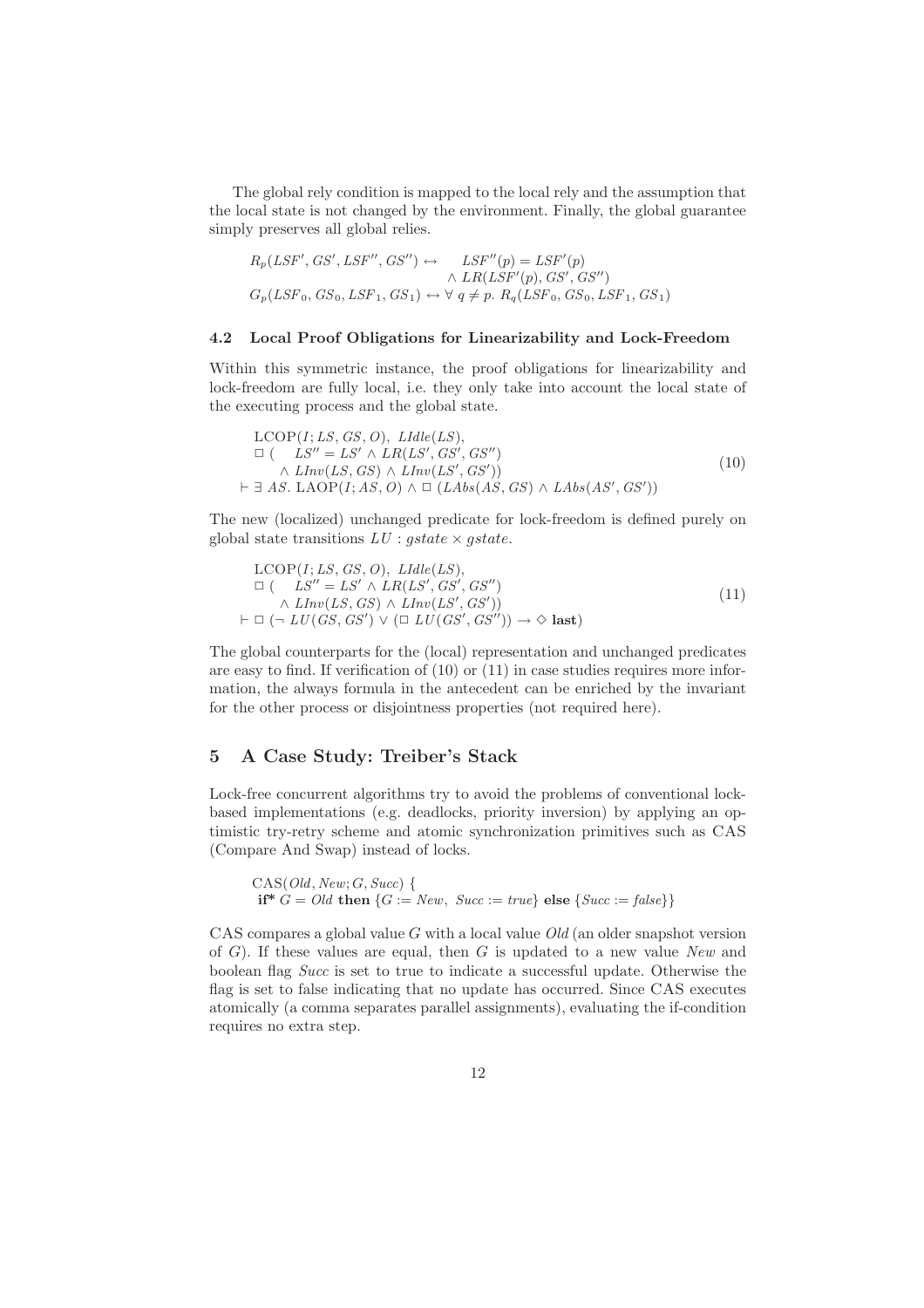#### 5.1 The Stack Algorithm

CAS does not guarantee that the current value A of G has not been changed since it was stored in  $Old$ . In the meantime, other processes can change  $G$  to B and then back to A. Such undetected intermediate modifications can cause problems like data structure corruption or wrong return values (ABA problem). A simple solution is attaching a counter to shared locations and increasing it with every modification (this solution requires atomic double-width read and CAS instructions; the possibility not to detect changes due to a wrap around of the counter can be disregarded in practice [5]).

Treiber's stack algorithm (see Figure 1) initiates a modification counter to detect changes to the shared variable Top (pairs of references and natural numbers with constructor rc and selector functions .ref and .cnt) which marks the top cell (pairs of values and references along with .val and .nxt selector functions) of the stack. The global data structure is represented in the application's memory  $Hp$  as a singly linked list of cells (area **Stack** in the figure). In programming environments without garbage collection, cells that are removed from the stack should be deallocated to avoid memory leaks. However, simple deallocation can lead to memory access faults. To still reduce memory usage, cells which are removed from the stack are inserted into a global set of pointers Free (heap area Free in the figure).

Whenever a process executes a push it tries to reuse a node from the set of free references instead of constantly allocating new references (cf. NewNode in Figure 1). Then it stores the shared top (both pointer and counter) in a local snapshot and sets the new node's next reference to the snapshot pointer. Using CAS the top pointer is updated and its counter is incremented if both values are equal to the snapshot (otherwise the loop is reiterated).

Similarly, a pop operation takes a snapshot and (if the associated pointer is not null) locally stores its next reference. This local next reference is the target of the subsequent CAS (without the increment of the modification counter in push, this instruction might succeed when it should not, due to memory reuse, corrupting the stack). If it succeeds, the cell is removed from the stack, added to the free-set and its value is returned (otherwise the loop is reiterated).

#### 5.2 Verifying the Stack.

In this section we describe the instantiation of the local rely-guarantee theory. The identified relies, guarantees and invariant properties are sufficient to prove the absence of access errors and memory leaks, linearizability and lock-freedom.

Rely-Guarantee Conditions and Invariant. The generic LCOP operation is instantiated with the nondeterministic choice between one of the two stack operations. The generic local state variable LS becomes a tuple consisting of variables UNew, USucc, OTop, OSucc (for the other local state, variables UNewq, USuccq, OTopq, OSuccq are used). The global state GS corresponds to Top, Hp and Free.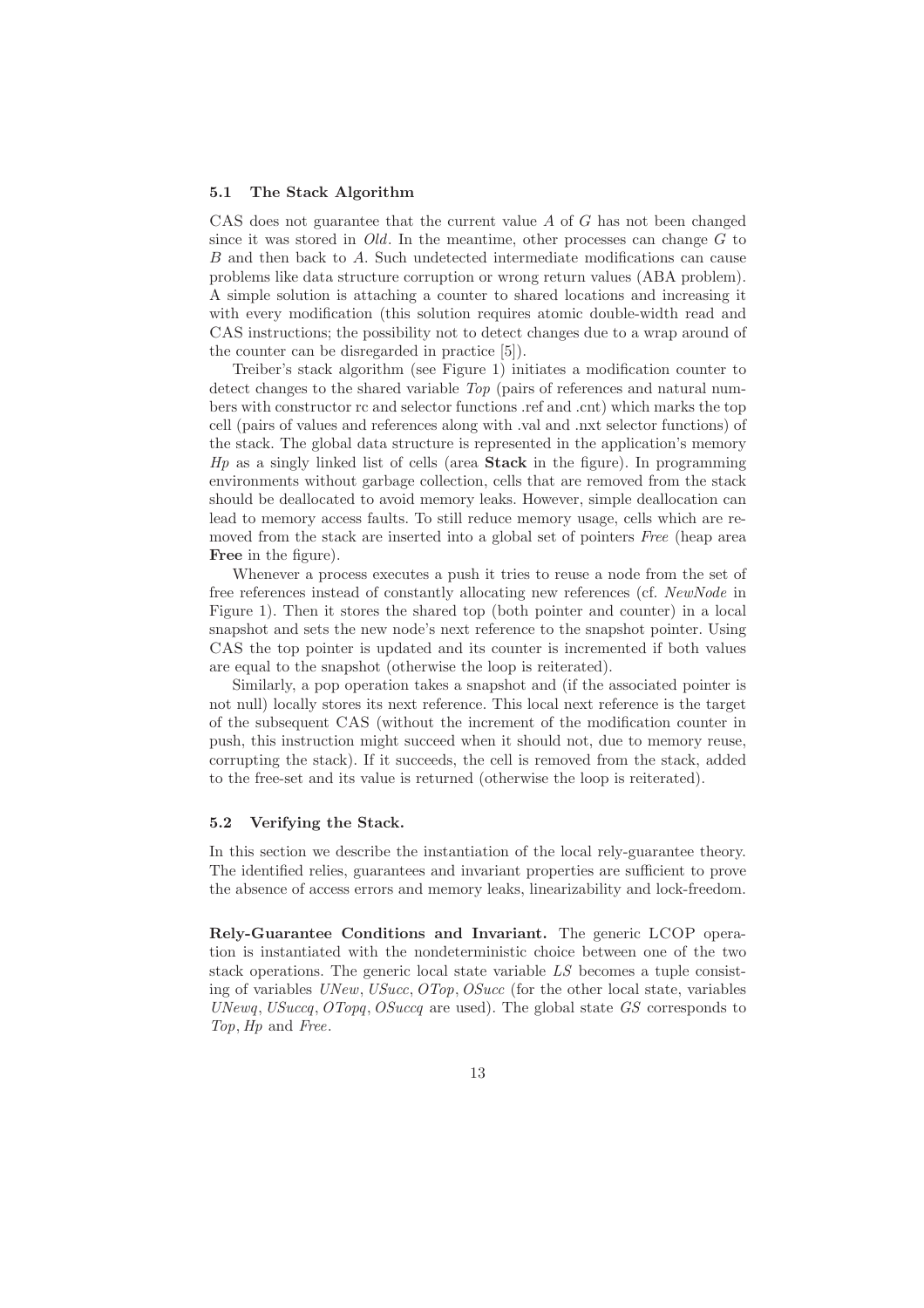

 $Top, USucc)$ }}}  $NewNode(I; UNew, USucc, Hp, Free)$  { choose Ref with ( $Ref \neq null$  $\wedge$  (Free =  $\emptyset \rightarrow \neg$  Ref  $\in$  Hp)  $\wedge$  (Free  $\neq \emptyset \rightarrow Ref \in Free)$ ) in {  $Hp := Hp \cup \{Ref\}, \ Free := Free \setminus \{Ref\},$  $Hp[Ref].val := I, USucc := false,$  $UNew := Ref$  } O8 O9 O10 O11 if  $\text{Orop}.\text{ref} \neq \text{null}$  then { O12 O13 O14 O15  $O := Lo$ ,  $OSucc := false$  } }  $ONxt := Hp[OTop.\text{ref}].\text{nxt};$ CAS(OTop, rc(ONxt, OTop.cnt); Top, OSucc) }}  $Lo := \overline{Hp[OTop.\text{ref}].\text{val}'};$  $Free := Free \cup \{OTop.\text{ref}\},$  $OSucc := false$ 

Fig. 1. Declaration of push and pop in KIV.

In idle states the loop flag for push is true and the flag for pop is false (these flags are also used to mark code areas since the logic does not provide program counters). Moreover, in initial states the local new and top pointers ("local top" relates to the snapshot pointer in pop in the following) are null and the stack, the free-set and heap are empty.

The invariant ensures a valid heap pointer structure, i.e. the stack represents a finite list. The local new and top pointers are either null or allocated. Furthermore, they are disjoint from the stack: new cells are not in the stack before being successfully pushed (i.e. when  $\neg$  *USucc* holds; see heap area **UNew** in Figure 1) and local top pointers are not part of the stack after being popped as long as they are not freed (i.e. when  $OTop$ .ref  $\neq null \wedge OSucc$  holds; see area OTop in the figure). Moreover, all references within the free-set are not null, allocated and disjoint from the stack, the local (not yet pushed) new variables, and the (removed but not freed) top variables. The invariant implies that null dereferences do not occur during execution.

Disjointness of both local states relates to new cells (not yet pushed) and local top references (removed but not yet free): these cells are disjoint among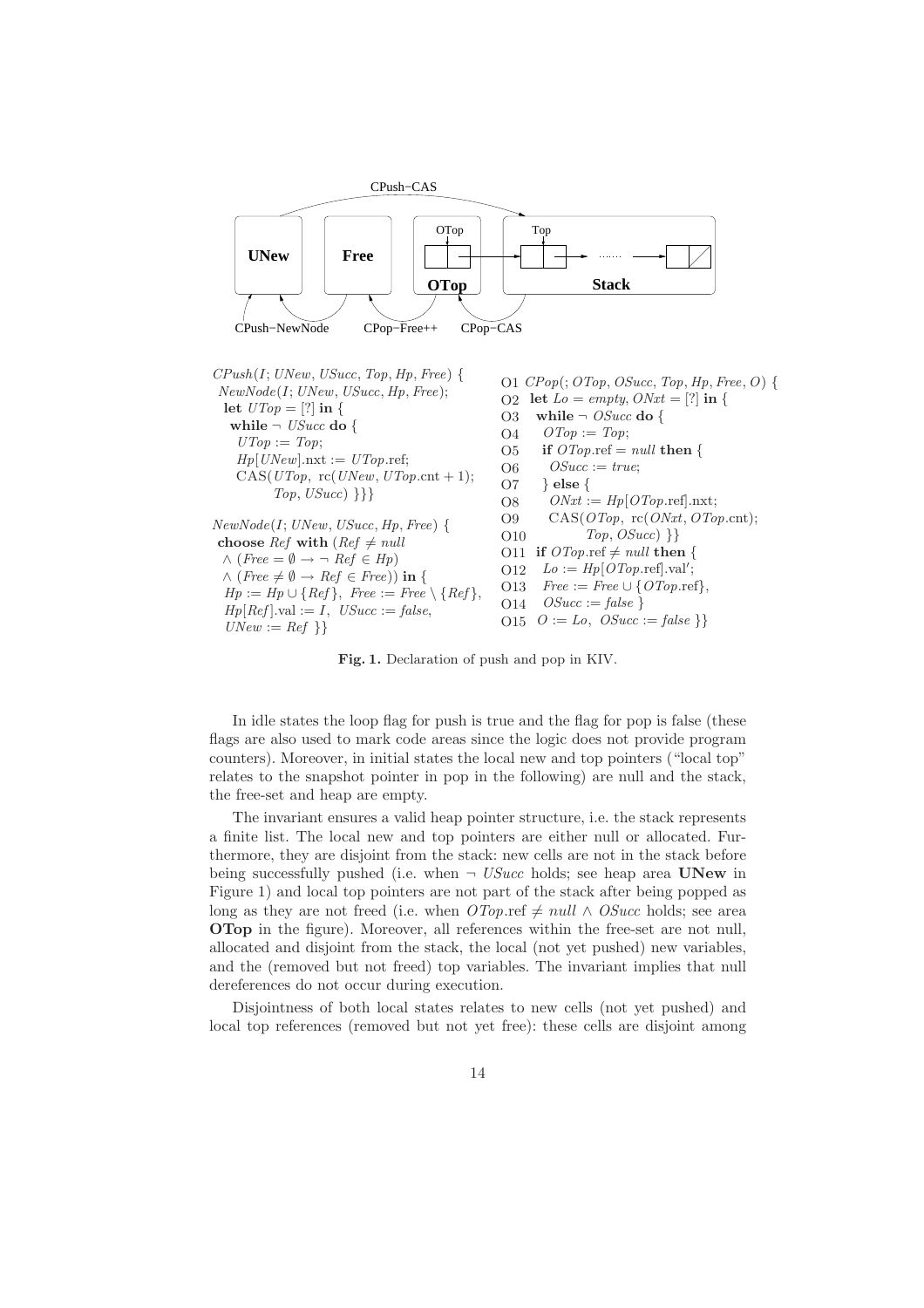each other (i.e.  $UNew \neq \U{U}Newq$ ,  $\overline{OTop} \neq \overline{OTopq}$ ) and new cells are disjoint from the other process' top and vice versa.

For proving correctness of the stack implementation (linearizability), three main rely conditions have to be established. First, the content of new cells remains unchanged by the environment during the push-loop.

 $UNew' \neq null \land \neg \text{ } USucc' \rightarrow Hp''[UNew''] = Hp'[UNew']$ 

Second, during the pop-loop, the global top and the local top's next pointer remain unchanged, or if the local top pointer becomes reachable (again) the counter has been increased (due to the increment in push).

$$
\neg OSucc' \land OTop'.ref \neq null \land OTop' = Top'
$$
  
\n
$$
\rightarrow Top'' = Top' \land Hyp''[OTop''.ref].nxt = Hyp'[OTop'.ref].nxt
$$
  
\n
$$
\lor \neg reachable(Top''.ref, OTop''.ref, Hp'')
$$
  
\n
$$
\lor Top''.cnt > Top'.cnt
$$
\n(12)

Third, after a cell has been removed from the stack but not yet freed, its value is unchanged and the cell remains disjoint from the stack.

$$
OSucc' \land OTop'.ref \neq null
$$
  
∧ ¬ reachable (Top'.ref, OTop'.ref, Hp')  
→ 
$$
Hp''[OTop''.ref].val = Hp'[OTop'.ref].val
$$
  
∧ ¬ reachable (Top''.ref, OTop''.ref, Hp'') (13)

Two further rely properties cause the pop-loop to retry if the local top is removed from the stack before the CAS: the modification counter is never decremented and whenever the snapshot is inserted in the stack, the modification counter grows.

$$
Top''.ent \ge Top'.ent\n\wedge (\neg OSucc' \wedge OTop'.ref \ne null\n\wedge \neg reachable(Top'.ref, OTop'.ref, Hp')\n\rightarrow (reachable(Top''.ref, OTop''.ref, Hp'') \rightarrow Top''.ent > Top'.cnt))
$$
\n(14)

The guarantee is weakly defined to maintain the rely condition of the other process. Furthermore, it ensures that each step preserves ownership of previously owned references which are not inserted in the stack or free-set. A reference Ref is owned if it is a local new or top reference.

$$
Owns(Ref, LS)
$$
  
\n
$$
\leftrightarrow (\neg \text{ USucc } \land \text{ UNew } = Ref)
$$
  
\n
$$
\lor (\text{OSucc } \land \text{ OTop}.\text{ref } \neq \text{null } \land \text{ OTop}.\text{ref } = Ref)
$$

Each local step preserves (or establishes) ownership of cells which are allocated (or reused), removed from the stack or previously owned and not inserted in the stack or the free-set.

$$
Preserves \tNoLeak(LS, GS, LS', GS') \leftrightarrow \forall \; Ref \in Hyp'.
$$
  
\n
$$
(\neg \; Ref \in Hyp \lor \; Ref \in Free \lor \; reachable(Top.\text{ref}, \text{OTop}.\text{ref}, \text{Hp}) \lor \text{Owns}(Ref, LS))
$$
  
\n
$$
\rightarrow (\text{reachable}(Top.\text{ref}, \text{OTop}'.\text{ref}, \text{Hp'}) \lor \text{Ref} \in Free' \lor \text{Owns}(Ref, LS'))
$$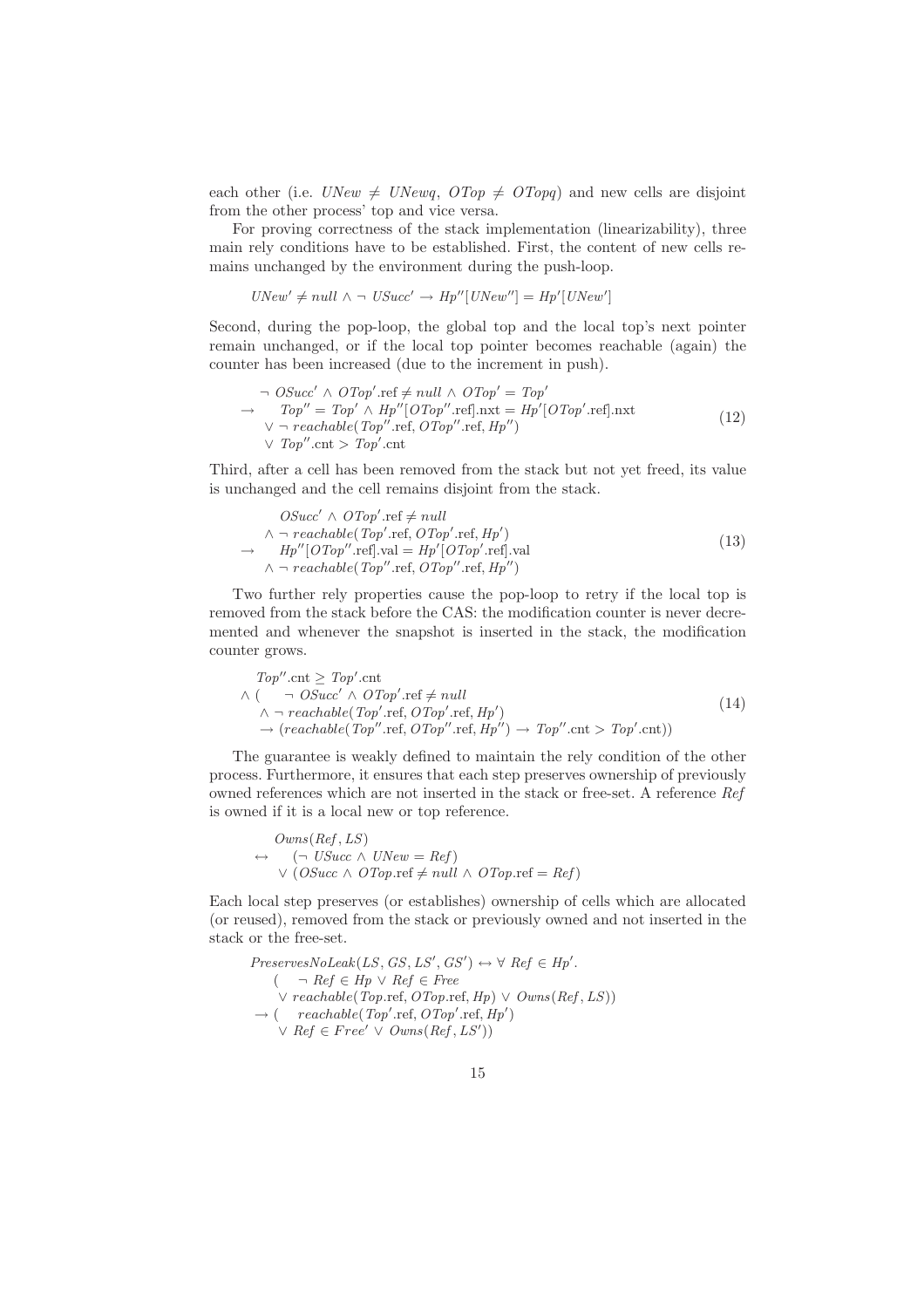$$
\begin{array}{ll}\n\overbrace{\text{O6, } S, ((=) \vee (-) \vee (+)) \vdash \dots} & (4) \\
\hline\n\text{O5, } S, Top \neq null, (=) \vdash \dots & (3) \\
\hline\n\text{O5, } S, ((=) \vee (-) \vee (+)) \vdash \dots & \text{O5, } S, (+) \vdash \dots \\
\hline\n\text{O4, } S, Top \neq null \vdash (R_{ext} \wedge \neg B) \xrightarrow{+} G_{ext} & (1) \\
\end{array}
$$
\n
$$
S := ((N = N'' + 1) \text{until } B) \wedge IH \wedge \neg OSucc \wedge Lo = empty \\
\wedge LInv(LS, GS) \wedge LInv(LSQ, GS) \wedge LDisj(LS, LSQ) \\
 (=) := Top = OTop; (-) := \neg reachable(Top, OTop,Hp) \\
 (+) := Top_{ext} > OTop_{ext} \n\end{array}
$$

Fig. 2. Proof outline for pop.

This property can be lifted to prove that memory leaks do not occur. Starting in an initial state without leaks and knowing that each system step preserves its local guarantee at all times, heap locations are always either in the stack, the free-set or in a local new/top variable.

Proof Outline. Obviously, an initial state exists which is idle and establishes the invariant and symmetric disjointness properties. It is also simple to show that the guarantee is reflexive and implies the transitive rely condition.

Figure 2 outlines the (remaining) proof of temporal property (9) to demonstrate how the extended guarantee is maintained during the symbolic execution of LCOP. The focus is on the more challenging pop operation only.

Before symbolically executing the first step to enter the loop, the induction term N for well-founded induction is extracted from the  $\rightarrow$  formula. The resulting induction hypothesis  $I$  can be applied whenever a similar configuration is reached again and  $N$  has been decremented. The first symbolic execution step (a skip for evaluating the loop condition, followed by an environment transition) preserves the extended guarantee. If the last environment transition has preserved  $LR_{ext}$ , then the invariant and disjointness properties hold again in the new state (formula S) and the remaining program is the loop body starting from line 4, followed again by the loop (denoted as O4).

The proof in case of a non-empty stack ( $Top \neq null$  in the root of the prooftree) proceeds as follows. Proof step (1) is a symbolic execution step which locally stores the shared top, followed by an environment transition. This step preserves the extended guarantee and the proof continues knowing that the last environment transition has preserved the extended rely. In the next state the remaining program is  $\overline{O5}$  and according to rely condition (12) there are three possible cases (depending on environment behavior). Proof step (2) discerns these cases. In the third premise (counting from left to right), the modification counter has been incremented  $(+)$  and in the second premise the local top is not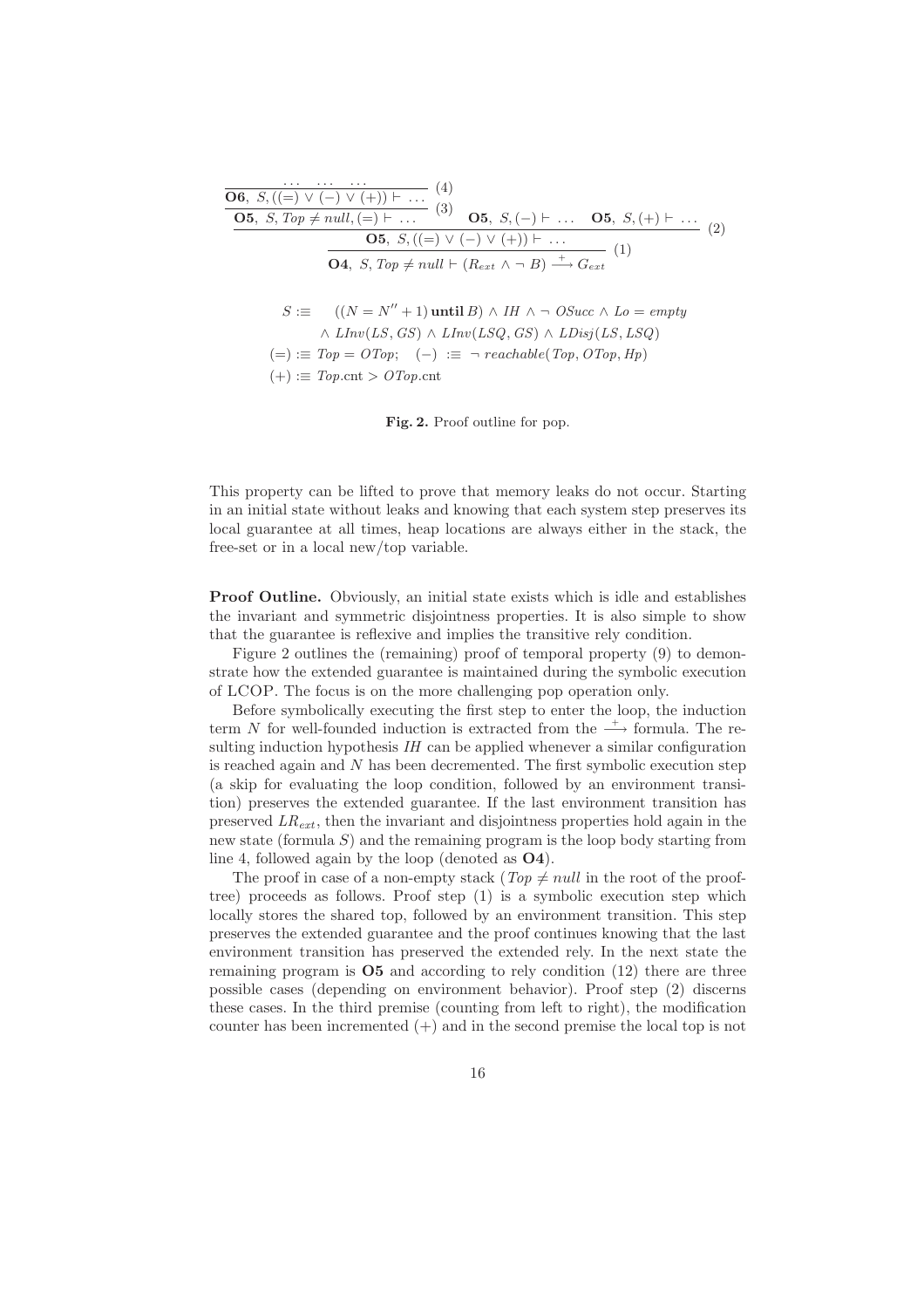in the stack anymore  $(-)$ . In both cases the rely conditions (14) ensure that the loop must be reiterated and the evolving sequents are closed inductively. In the first premise, the global top has not been modified, i.e. the current iteration can still succeed  $(=)$ .

The proof applies the same pattern again in proof steps (3) and (4) (symbolic execution and a case distinction to discern environment behavior) until CAS is executed. In the leftmost branch of the proof-tree (corresponding to a successful loop), the next reference of the local top is not modified by the environment according to the first disjunct of (12), i.e. the CAS instruction reflects a correct pop and maintains a valid stack. In the remaining steps the removed cell is owned by the running process and its value remains unchanged (13), i.e. pop indeed returns the value that has been popped from the stack (needed for the refinement-based proof of linearizability).

Based on the established rely and invariant conditions, proving linearizability (10) is analogous to [4]. Proving lock-freedom (11) is much simpler for the stack then it was for the queue in [10] (the "unchanged" predicate which ensures termination of LCOP simply claims the shared top to remain unchanged by the environment).

#### 6 Related Work and Summary

#### 6.1 Related Work

A lot of interesting research has been done both on the rely-guarantee method and the verification of lock-free algorithms which we can not address here, limiting our considerations to some related approaches. To the best of our knowledge, no other approach is currently applied to mechanically verify memory safety (inlcuding absence of null dereferences and memory leaks), linearizability and lock-freedom of non-trivial lock-free algorithms using one logical framework only.

Nieto et al. [13] present the formalization of rely-guarantee reasoning in the interactive theorem prover Isabelle. Their compositional approach is based on an encoding into higher- order logic (instead of temporal logic). This has the advantage that soundness can be reduced to the soundness of higher-order logic, but the semantic encoding introduces a relatively large overhead. Their Hoarestyle approach does not exploit symmetry and specifies relies and guarantees over the entire program state. We are not aware of an application of this encoding to verify fine-grained concurrency.

Pasareanu et al. [14] present a compositional framework for (symmetric and asymmetric) rely-guarantee based verification. Rely conditions are incrementally constructed by automatically learning from counter examples that are found by locally model checking single components. As far as we know, the approach concentrates on safety properties and has not been applied to verify lock-free algorithms.

Yahav et al. [15] describe their experience in using SPIN to model check linearizability of non-blocking concurrent algorithms. The considered algorithms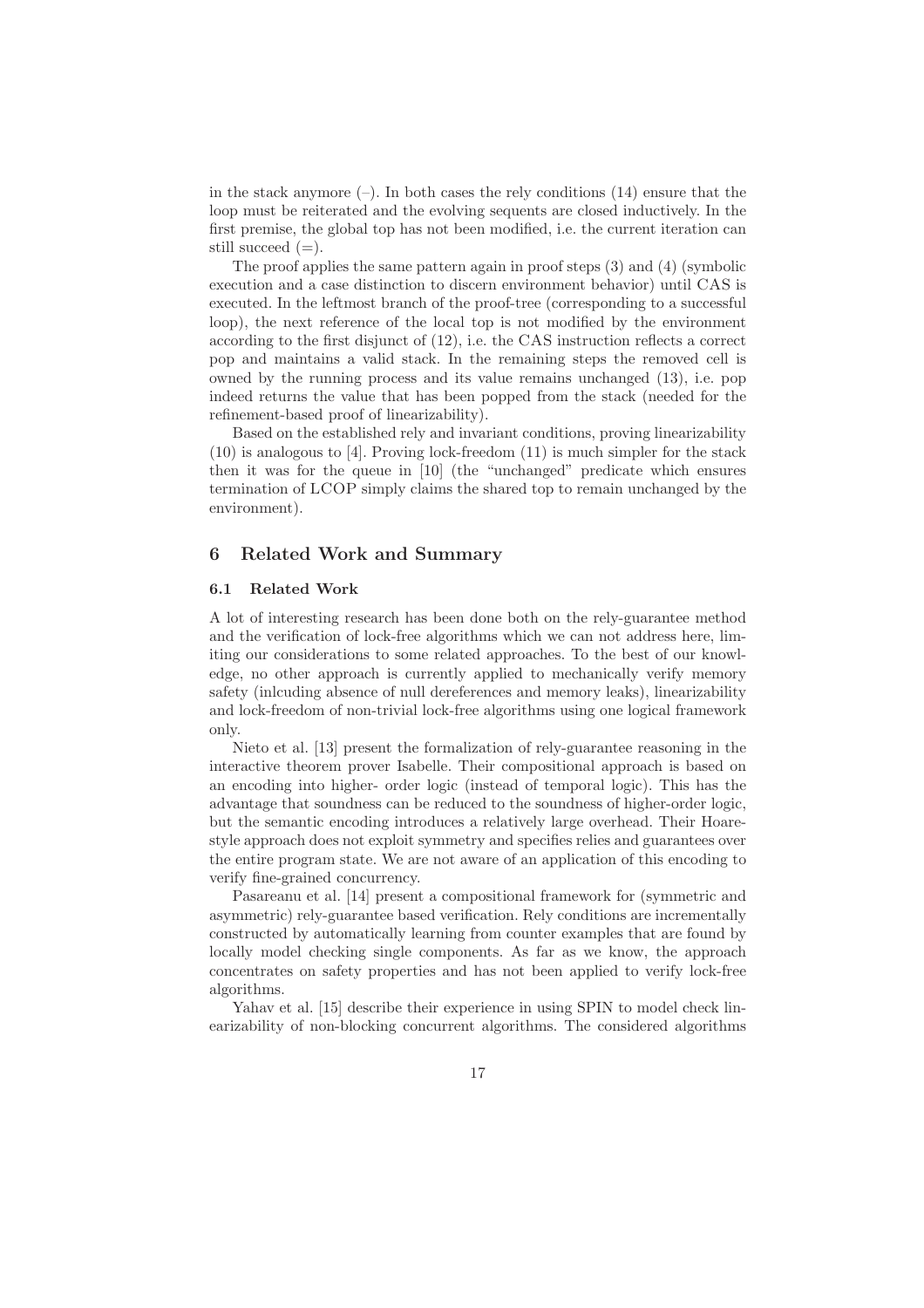include a set implementation [16] with linearization points outside of the code of an executing operation. They assume garbage collection to avoid complications resulting from manual memory management and try to apply symmetry reduction to optimize the applicability of their approach when all processes execute the same operation. Their experimental results are yet limited to small system sizes.

A fully automatic approach for verifying linearizability is taken by Vafeiadis et al. [17] based on separation logic [18] and rely-guarantee reasoning. RGSep splits the program state in local and global parts and profits from the implicit treatment of disjoint heap locations by the separating conjunction operator which allows for specifying their relies and guarantees over the shared state only. The logic is restricted to safety analysis and the derivation of their proof obligations is not mechanized. They verify linearizability of a simplified version of the stack which is stripped off memory management code.

A rather different approach is taken by Reps et al. [19] based on abstract interpretation to automatically prove linearizability of several lock-free data structures. Their experimental results (in TVLA) are yet reduced to small system sizes and their verification relies on garbage collection and does not explicitly consider memory reuse.

Groves et al. [20] present a pen-and-paper proof of linearizability of a nontrivial elimination stack algorithm [21] based on trace-reduction and incremental refinement. Furthermore, they were the first to prove linearizability of a nontrivial queue algorithm (including modification counters) [22]. Their proof is automata-based and mechanized in PVS. In contrast to their monolithic proof, our proof for the queue does not require to encode programs as automata using program counters. Another difference is that their technique needs an intermediate automaton and backward simulation whereas our approach does not require any additional techniques.

#### 6.2 Summary

We have described an improved generic embedding of rely-guarantee reasoning in the temporal logic framework of KIV. Moreover, we have derived a more symmetric instance of this theory and showed its application on a lock-free stack.

Currently, we are investigating the verification of a refined stack algorithm which replaces the algebraically specified free-set by a Treiber-like stack. We have successfully applied a similar symmetric instance (comprising the other process' local state in the rely condition) on the stack, extended by the hazard pointer algorithm from [23] which ensures safe memory reclamation. Improvements on the theory for proving linearizability (including a formal definition of linearizability [24] and the treatment of external linearization points), lock-freedom (integrating a more adequate notion of failure) and further case studies are part of future work. We are also interested in the integration of automatic techniques (shape analysis) within the prover to achieve a higher degree of automation.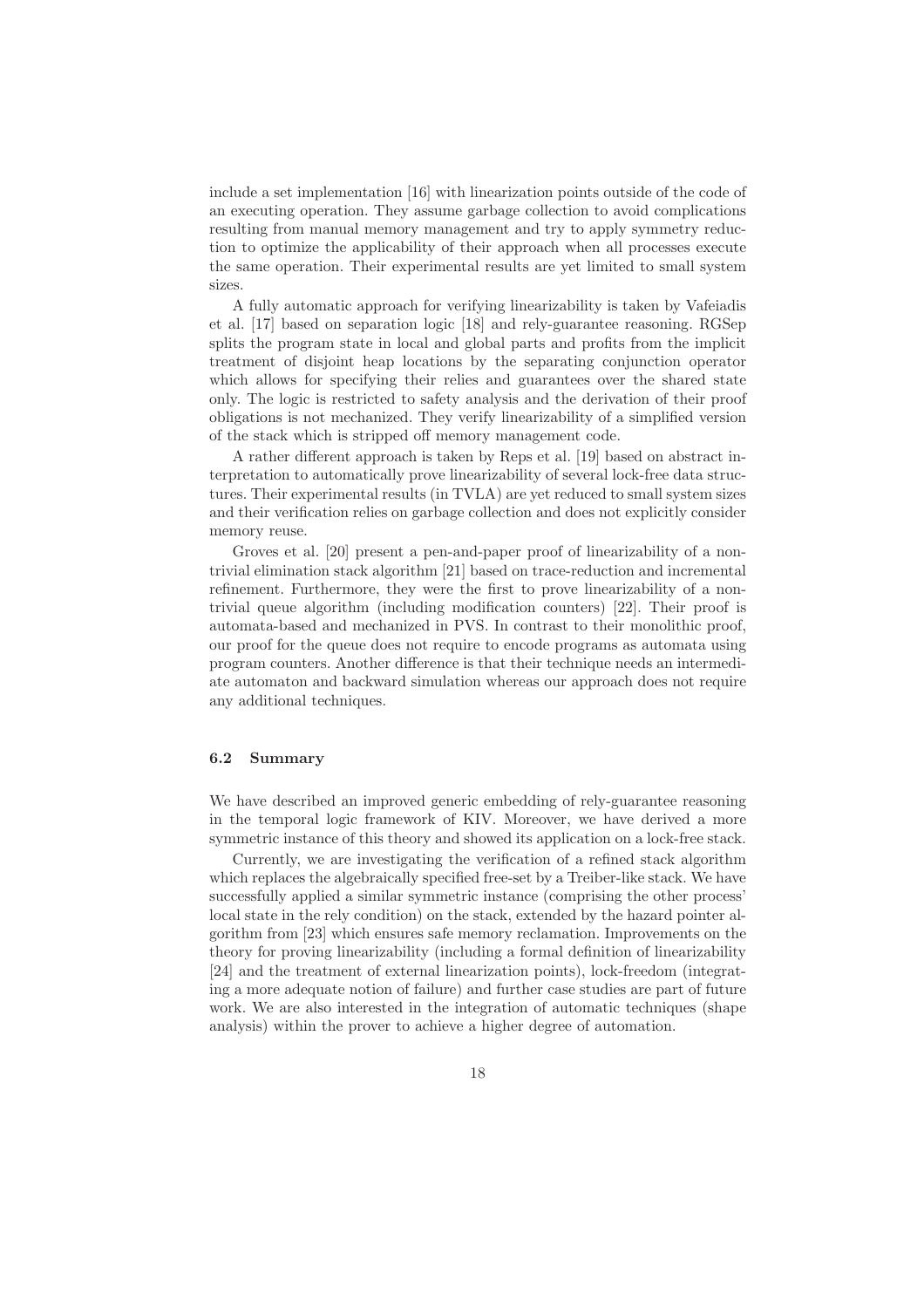#### References

- 1. Owicki, S.S., Gries, D.: An Axiomatic Proof Technique for Parallel Programs I. Acta Inf. 6 (1976) 319–340
- 2. Jones, C.B.: Specification and design of (parallel) programs. In: Proceedings of IFIP'83, North-Holland (1983) 321–332
- 3. Moszkowski, B.: Executing Temporal Logic Programs. Cambridge Univ. Press (1986)
- 4. Bäumler, S., Schellhorn, G., Tofan, B., Reif, W.: Proving linearizability with temporal logic. Formal Aspects of Computing (FAC) (2009)
- 5. Treiber, R.K.: System programming: Coping with parallelism. Technical Report RJ 5118, IBM Almaden Research Center (1986)
- 6. Abadi, M., Lamport, L.: Conjoining specifications. ACM Transactions on Programming Languages and Systems (1995)
- 7. DeRoever, W.P., de Boer, F., Hannemann, U., Hooman, J., Lakhnech, Y., Poel, M., Zwiers, J.: Concurrency Verification: Introduction to Compositional and Noncompositional Methods. Number 54 in Cambridge Tracts in Theoretical Computer Science. Cambridge University Press (2001)
- 8. Reif, W., Schellhorn, G., Stenzel, K., Balser, M.: Structured specifications and interactive proofs with KIV. In Bibel, W., Schmitt, P., eds.: Automated Deduction— A Basis for Applications. Volume II: Systems and Implementation Techniques. Kluwer Academic Publishers, Dordrecht (1998) 13 – 39
- 9. Bäumler, S., Balser, M., Nafz, F., Reif, W., Schellhorn, G.: Interactive verification of concurrent systems using symbolic execution. AI Communications  $23(2,3)$ (2010) 285–307
- 10. Tofan, B., Bäumler, S., Schellhorn, G., Reif, W.: Temporal logic verification of lock-freedom. In: Proc. MPC 2010. Springer LNCS (2010)
- 11. Herlihy, M., Wing, J.: Linearizability: A correctness condition for concurrent objects. ACM Transactions on Programming Languages and Systems 12(3) (1990) 463–492
- 12. Massalin, H., Pu, C.: A lock-free multiprocessor os kernel. SIGOPS Oper. Syst. Rev. 26(2) (1992) 108
- 13. Prensa Nieto, L.: The rely-guarantee method in Isabelle /HOL. In Degano, P., ed.: ESOP'03. Volume 2618 of LNCS., Springer (2003) 348–362
- 14. C. Pasareanu, D. Giannakopoulou, M.B.J.C.H.B.: Learning to divide and conquer: applying the l\* algorithm to automate assume-guarantee reasoning. Formal Methods in System Design (2008)
- 15. Vechev, M., Yahav, E., Yorsh, G.: Experience with model checking linearizability. In: Proceedings of the 16th International SPIN Workshop on Model Checking Software, Springer-Verlag (2009) 261–278
- 16. Heller, S., Herlihy, M., Luchangco, V., Moir, M., III, W.N.S., Shavit, N.: A lazy concurrent list-based set algorithm. Parallel Processing Letters 17(4) (2007) 411– 424
- 17. Vafeiadis, V.: Modular fine-grained concurrency verification. PhD thesis, University of Cambridge (2007)
- 18. O'Hearn, P., Reynolds, J., Yang, H.: Local reasoning about programs that alter data structures. Lecture Notes in Computer Science 2142 (2001)
- 19. Amit, D., Rinetzky, N., Reps, T.W., Sagiv, M., Yahav, E.: Comparison under abstraction for verifying linearizability. In: CAV. (2007) 477–490